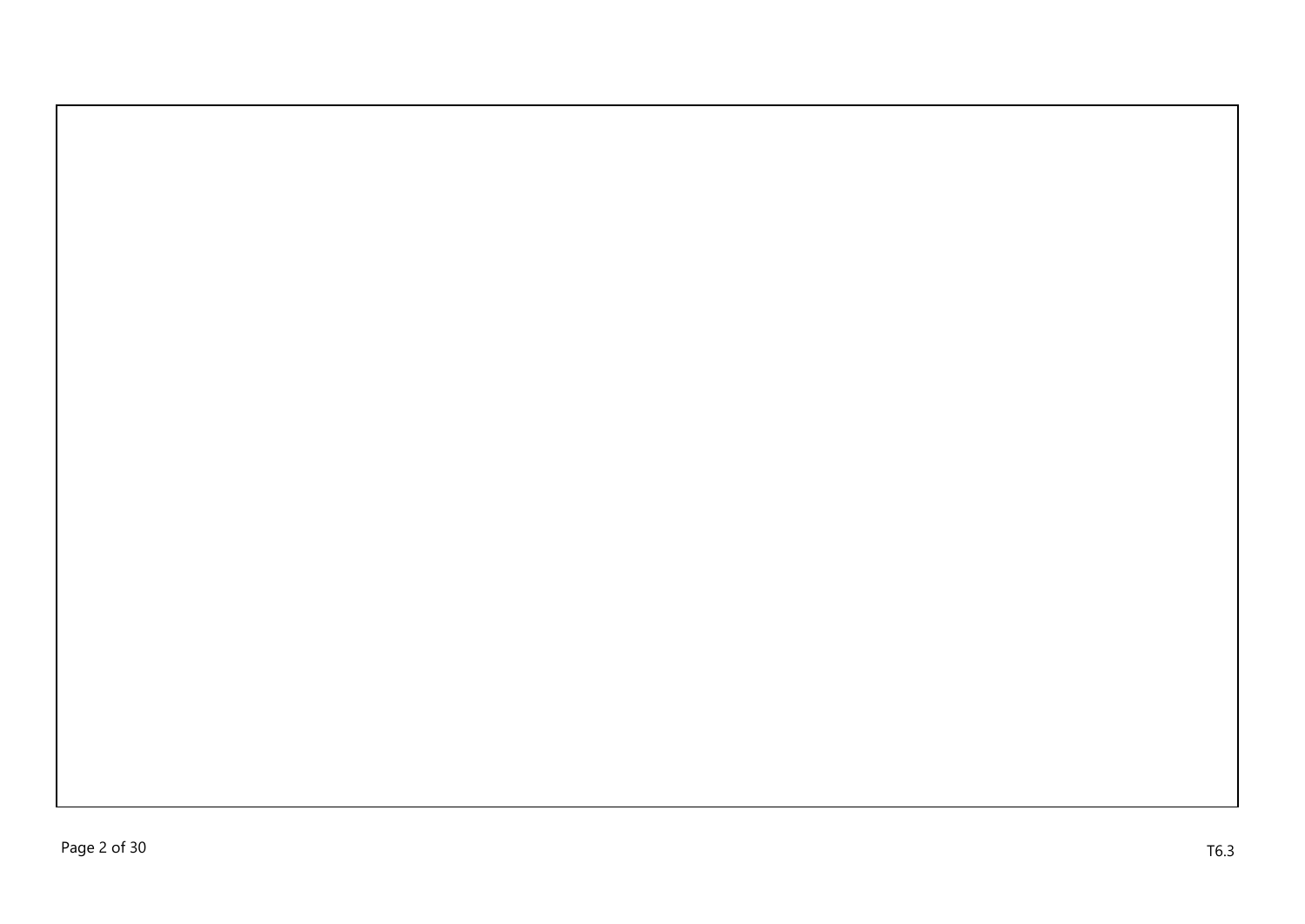| #                        | Island | House Name         | Name                              | Sex | National ID | ، ه ، ره<br>مره برگ                                                    | يترىثر                                                                                                                                                                                                                           |
|--------------------------|--------|--------------------|-----------------------------------|-----|-------------|------------------------------------------------------------------------|----------------------------------------------------------------------------------------------------------------------------------------------------------------------------------------------------------------------------------|
| Male'                    |        |                    |                                   |     |             |                                                                        |                                                                                                                                                                                                                                  |
|                          | Male'  | G. Aakakaage 1     | Zuhaira Hussain Didi              | F   | A036514     | 1511.                                                                  | ح <i>زېر پر شه ش</i> ېر مړينه<br>مخ                                                                                                                                                                                              |
| $ 2\rangle$              | Male'  | G. Aakakaage 1     | Jumana Ziyad                      | F.  | A068442     | 1511.                                                                  | ووی پروژ                                                                                                                                                                                                                         |
| 3                        | Male'  | G. Aakakaage 1     | Ibrahim Jaah Ziyad                | M   | A068443     | 1511.                                                                  | مصر حدث و مصر و در در در کاربر در در کاربر در در در در در در در کاربر در در در در در دار در دیگر در دیکار در د                                                                                                                   |
| $\overline{\mathcal{A}}$ | Male'  | G. Abbasa          | Aminath Abbas                     | F   | A009741     | 25013.5                                                                | $0.601$ $3.25$                                                                                                                                                                                                                   |
| 5                        | Male'  | G. Alaan           | Ibrahim Riyaz                     | M   | A058036     | ى بەر ئەھرىش                                                           | رەنزىر ئىر                                                                                                                                                                                                                       |
| $\sqrt{6}$               | Male'  | G. Alaan           | Mohamed Rayyan Ibrahim            | M   | A062302     | ى بەر ئەھرىس                                                           | כנסגב גם מקים תפתיב                                                                                                                                                                                                              |
| $\overline{7}$           | Male'  | G. Alaan           | AMINATH MALDHA                    | F   | A380749     | ى بەر ئەھرىس                                                           | د سره ده د د                                                                                                                                                                                                                     |
| 8                        | Male'  | G. Alaan           | Aishath Manaal Ibrahim            | F   | A380750     | ى بەر ئەھمە                                                            | ړ. د د د کرو ره د د                                                                                                                                                                                                              |
| 9                        | Male'  | G. Alaan           | Mariyam Maisha Ibrahim            | F   | A380751     | ى بەر ئەھرىتى                                                          | גם גם בתשה תסתיקים                                                                                                                                                                                                               |
| $10$                     | Male'  | G. Alhifashuviaage | Aminath Milna                     | F   | A035011     | ، ئەبۇ ئەھەم ئە                                                        | أزمر سنتقر ويحتر                                                                                                                                                                                                                 |
| 11                       | Male'  | G. Alhifashuviaage | Abdul Rahman Shareef              | M   | A035494     | ى بە ئەبۇ ئىر <i>ە بە</i> ئ                                            | رە دەرەپەر<br>مەھىرمەيرىر ئەس ئىشىرى                                                                                                                                                                                             |
| 12                       | Male'  | G. Araakuri        | Hassan Shareef                    | M   | A043737     | ى ئەترىم ئىر                                                           | ىز سەھرىر ئىسىرى                                                                                                                                                                                                                 |
| 13                       | Male'  | G. Araakuri        | Mohamed Janaanu Hassan<br>Shareef | M   | A340785     | ى سىر ئىرىم ئىر                                                        | ورەرو روو رىكى جىش ھەيرۇ                                                                                                                                                                                                         |
| 14                       | Male'  | G. Argus           | Muawiyath Shareef                 | M   | A041048     | ى بەتتى ھ                                                              | وړځ پرو شویږ                                                                                                                                                                                                                     |
| 15                       | Male'  | G. Argus           | Ma'any Muawiyath Shareef          | F   | A160984     | ى بە ئۇي ھ                                                             | גור היה הקבוצת ביתור.<br>כולית בולקורים ביתור                                                                                                                                                                                    |
| 16                       | Male'  | G. Baadeege        | Ali Rameez                        | M   | A341256     | ر گھڻو<br>وه                                                           | $\begin{array}{cc} \hline \overline{\phantom{a}} & \phantom{a} \\ \hline \overline{\phantom{a}} & \phantom{a} \\ \overline{\phantom{a}} & \phantom{a} \\ \overline{\phantom{a}} & \phantom{a} \\ \hline \phantom{a} \end{array}$ |
| 17                       | Male'  | G. Baadeege        | Mohamed Rameez                    | M   | A357004     | ی نگ≱ کی<br>کانج                                                       | ورەرو كردە                                                                                                                                                                                                                       |
| 18                       | Male'  | G. Bamboo          | Marina Ahmed Abbas                | F   | A040366     | $\overset{\textit{neg}}{\textit{op}}$ .                                | و برسر مدونه مده می                                                                                                                                                                                                              |
| 19                       | Male'  | G. Bamboo          | Ahmed Abbas                       | M   | A040367     | $\overset{\mathcal{D}}{\mathcal{D}}\overset{\mathcal{C}}{\mathcal{D}}$ | גפנק גפשים                                                                                                                                                                                                                       |
| 20                       | Male'  | G. Bamboo          | Elena Ahmed Abbas                 | F   | A040369     | $\overset{\mathcal{D}}{\mathcal{D}}\overset{\mathcal{C}}{\mathcal{D}}$ | ، په رور د روه و                                                                                                                                                                                                                 |
| 21                       | Male'  | G. Bamboo          | Mona Ahmed Abbas                  | F   | A040370     | $\overset{\mathcal{D}}{\mathcal{D}}\overset{\mathcal{C}}{\mathcal{D}}$ | ، پر در در ده پره و.<br>دس مدد تر ماره ب                                                                                                                                                                                         |
| 22                       | Male'  | G. Blue Wave       | FARHATH ALI                       | M   | A009385     | ه دوه به ه<br>د ۰ م <i>ی مو</i> لو                                     | و ه د د په کار کرد که                                                                                                                                                                                                            |
| 23                       | Male'  | G. Blue Wave       | Ali Moosa                         | M   | A023646     | ه دوه به ه<br>د ۰ م <i>ی مو</i> لو                                     | اړې د دغه                                                                                                                                                                                                                        |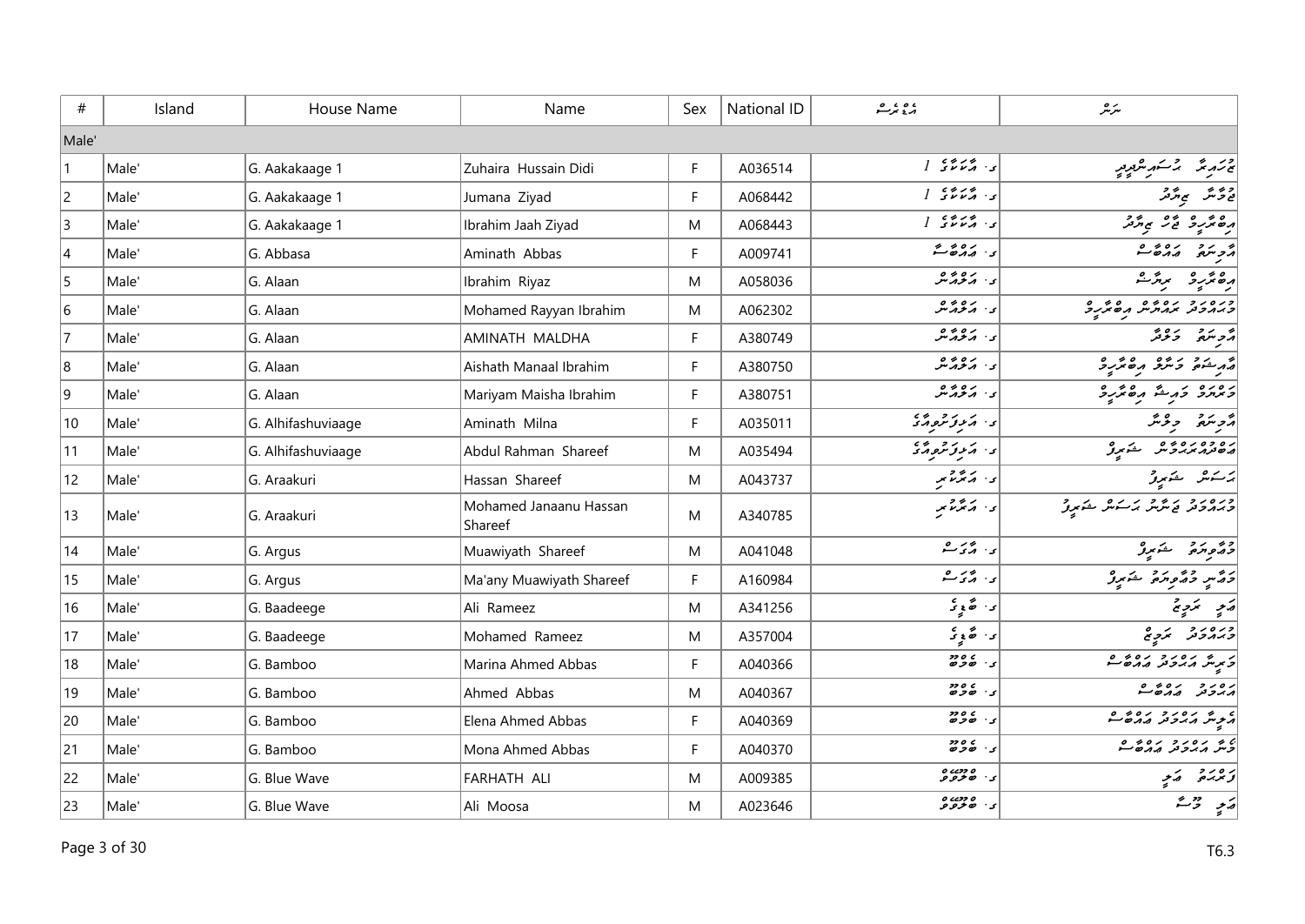| 24 | Male' | G. Blue Wave  | Zulfigaaru Ali                     | M         | A033525 | ه دوه به ه<br>د ۰ می مولو                                                                                                                      | قرڅريڅ تر کړې                                                                   |
|----|-------|---------------|------------------------------------|-----------|---------|------------------------------------------------------------------------------------------------------------------------------------------------|---------------------------------------------------------------------------------|
| 25 | Male' | G. Blue Wave  | Ajwad Ali                          | ${\sf M}$ | A058218 | ه دوه به ه<br>د ۰ می مولو                                                                                                                      | ر ور و<br>مقانونس المكاملي                                                      |
| 26 | Male' | G. Blue Wave  | Fareesha Ali                       | F         | A059087 | ه دوه به ه<br>د ۰ م <i>ی مو</i> مو                                                                                                             | وكبرجة أأكمي                                                                    |
| 27 | Male' | G. Blue Wave  | Shafeea Ali                        | F.        | A079210 | ه دوه به ه<br>د ۰ می مولو                                                                                                                      | الشكورة الكامح                                                                  |
| 28 | Male' | G. Blue Wave  | Ahmed Maais Zulfigaaru             | M         | A157151 | ه دوه به ه<br>د ۰ می مولو                                                                                                                      | رەرد ۋەر ئورۇپر                                                                 |
| 29 | Male' | G. Blue Wave  | Mohamed Zulfigar                   | M         | A158725 | ه دون ه<br>د ۰ مونونو                                                                                                                          | ورەرو وەرپچە                                                                    |
| 30 | Male' | G. Blue Wave  | Mohamed Yazdhan Hussain            | M         | A348184 | ه دوه به ه<br>د ۰ می <del>م</del> رو و                                                                                                         | وره رو بره به و د کرین<br>وبربروتر اربحاثر سرگرین                               |
| 31 | Male' | G. Blue Wave  | Junainath Ajwad                    | F.        | A366522 | ه دون ه<br>د ۰ مونونو                                                                                                                          | و شر شيخ مدور و<br>محسن مدين مدين                                               |
| 32 | Male' | G. Buremen    | Mariyam Sakha Abdul Hakeem         | F.        | A051035 | د ، د ، ، ه<br>د ۰ ه مرو مگر                                                                                                                   | رەرە بەي رەدەر ە<br><i>دىمەدو سەن م</i> ەمر <i>ۈپ</i> ىرو                       |
| 33 | Male' | G. Buremen    | Dr. Mohamed Sayyaf Abdul<br>Hakeem | M         | A051199 | د ، د ، ، ه<br>د ۰ ه مرو س                                                                                                                     | צים גרים גרים הספס הספרים הייתורים ביותר היית.<br>המשיג ב התכת – המתך הסתיבה עי |
| 34 | Male' | G. Buremen    | Hussain Haleem                     | M         | A100778 | د ، صغر چې ش                                                                                                                                   | بر سکر شر بر بر بر و د                                                          |
| 35 | Male' | G. Candy Rose | Ali Shareef                        | M         | A062098 | ى ئاش <sub>ىغ</sub> ىرى                                                                                                                        | أة بمح سنة موثو                                                                 |
| 36 | Male' | G. Candy Rose | Nashwaan Ali Shareef               | M         | A329184 | ى ئەنگىدىمى                                                                                                                                    |                                                                                 |
| 37 | Male' | G. Candy Rose | Nadhyaan Ali Shareef               | M         | A329186 |                                                                                                                                                | .<br>ترټرمرگر <sub>مک</sub> ر شکرو                                              |
| 38 | Male' | G. Canvas     | Ismail Riyaz                       | M         | A066735 | ى ، ئۈشكە ئەرب                                                                                                                                 | ر جۇرچە ئېرىر يې                                                                |
| 39 | Male' | G. Canvas     | Mohamed Rafhan Ismail              | M         | A154440 | ى ، ئائىرى ئىرىش                                                                                                                               | ورەر د رەپرە پەت دەپر                                                           |
| 40 | Male' | G. Cathy rose | Ismail Shareef                     | M         | A055606 | ی گوچری                                                                                                                                        | ر شۇرۇ شېرۇ                                                                     |
| 41 | Male' | G. Cathy rose | Nabeha Shareef                     | F         | A156853 |                                                                                                                                                | <i>سَهِ رَبَّ جَمَعِ</i> رُ                                                     |
| 42 | Male' | G. Cathy rose | Adeel Shareef                      | M         | A156854 | $\overset{\circ}{\mathcal{E}}\overset{\circ}{\mathcal{A}}\overset{\circ}{\mathcal{E}}\overset{\circ}{\mathcal{A}}\overset{\circ}{\mathcal{B}}$ |                                                                                 |
| 43 | Male' | G. Cherry     | Ishaaq Ahmed                       | M         | A011188 | $\frac{1}{2}$                                                                                                                                  | د معدة برەرد                                                                    |
| 44 | Male' | G. Cherry     | Ahmed Fayaz                        | M         | A024862 | $\frac{1}{8}$                                                                                                                                  | رەرد رېژے                                                                       |
| 45 | Male' | G. Cherry     | Aishath Leena                      | F         | A024863 | ( پر کنج مو<br>( پر کنجو مو                                                                                                                    | أقهر شدة ويتر                                                                   |
| 46 | Male' | G. Cherry     | Zulfa Ahmed                        | F         | A035487 | (ی- کنی مو                                                                                                                                     | وه د درو<br>بحنونی مدرون                                                        |
| 47 | Male' | G. Cherry     | Zoona Ahmed                        | F         | A035488 | <br>  ی <sup>.</sup> گومپر                                                                                                                     | دد می بر در د<br>بح شر بر کرد تر                                                |
| 48 | Male' | G. Cherry     | Maimoona Ahmed                     | F         | A035489 | (ی کنی میر                                                                                                                                     | وردوش مدومر                                                                     |
|    |       |               |                                    |           |         |                                                                                                                                                |                                                                                 |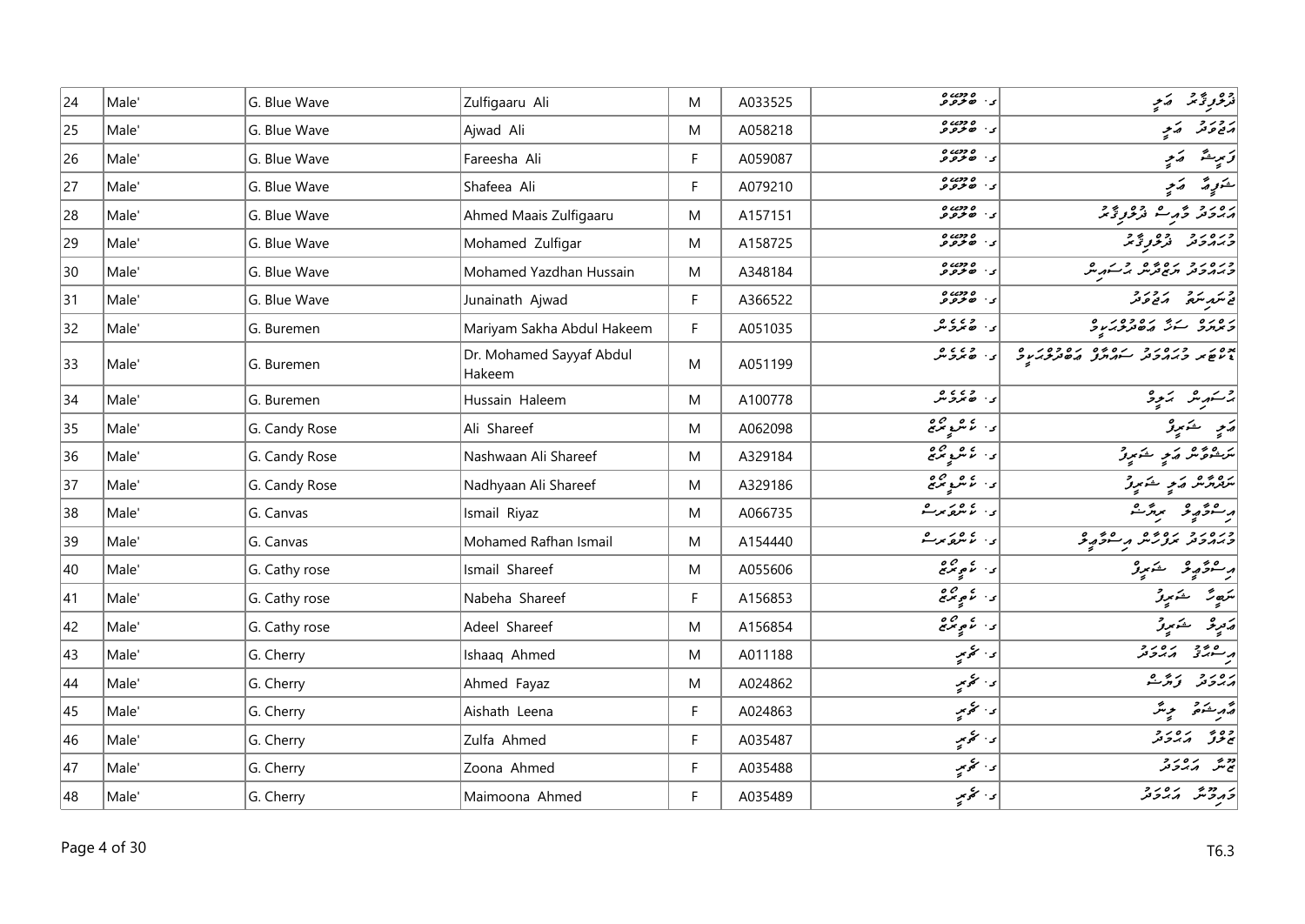| 49 | Male' | G. Cherry         | Mohamed Rizwan          | M         | A035986 | $\frac{1}{2}$                                                         | ورەرو برەۋىر                              |
|----|-------|-------------------|-------------------------|-----------|---------|-----------------------------------------------------------------------|-------------------------------------------|
| 50 | Male' | G. Cherry         | Hassan Didi             | M         | A035988 | ر<br>ا <sup>ی مح</sup> ومی                                            |                                           |
| 51 | Male' | G. Cherry         | Abdul Ghani Hassan      | M         | A050097 | ى بىمىمىي                                                             | ر کوکرور<br>رک دور<br>رکھ تر قریب رک کوکر |
| 52 | Male' | G. Cherry         | Hussain Fayaz           | M         | A101188 | ی کنی محرمی                                                           | <u>دې تمرينو تورو ه</u>                   |
| 53 | Male' | G. Cherry         | Ali Rilwan              | M         | A101189 | ى بىچىمىي                                                             | أشو برعوش                                 |
| 54 | Male' | G. Cherry         | Aminath Nashwa          | F         | A101215 | ى : گۇمىي                                                             |                                           |
| 55 | Male' | G. Cherry         | Mohamed Niyaz           | M         | A125405 | ی کمچ میر                                                             | כנסנב תוצב                                |
| 56 | Male' | G. Cherry         | Shaffan Gasim           | ${\sf M}$ | A141538 | $\sqrt{\frac{2}{\sum_{i=1}^{n}x_i}}$                                  | شەرەر ئۇسىر                               |
| 57 | Male' | G. Cherry         | Jumana Ahmed            | F         | A141540 | <br>  د · گومپر                                                       | و د ده د د د د<br>  د ح س که د پروتر      |
| 58 | Male' | G. Cherry         | Abidha Ahmed            | F         | A151040 | ء کچمپ                                                                | ړه د ده د                                 |
| 59 | Male' | G. Cherry         | Ibrahim Sharif Ismail   | M         | A161270 | ۍ ، مځم سپ                                                            | ופי פי ביתור וביקיב                       |
| 60 | Male' | G. Cherry         | Aminath Leena           | F         | A306521 | $\frac{c}{\frac{c}{\frac{c}{\overline{c}}}}$                          | أأديني بإيثر                              |
| 61 | Male' | G. Cherry         | Fathimath Leena         | F         | A306523 | ى بىمىچ                                                               | وً وودة وبدً                              |
| 62 | Male' | G. Cherry         | Hassan Fayaz            | M         | A306525 | ى بىچىپ                                                               | برستاش تواثر شاه                          |
| 63 | Male' | G. Cherry         | Nazwan Mohamed          | M         | A361537 | $\frac{1}{2}$ , $\frac{1}{2}$                                         | روده وره رو                               |
| 64 | Male' | G. Cherry         | Shammakh Gasim          | M         | A394436 | ى - كېچ بېر<br>ي                                                      | شەرە ئۇسۇ                                 |
| 65 | Male' | G. Daisy Fehi     | Kashif Hilmy            | M         | A026057 | ى بەيمىم ئۈس <sub>ى</sub>                                             | م <sup>ع</sup> شرق برقرم <sub>ی</sub>     |
| 66 | Male' | G. Daisy Fehi     | Hathif Hilmy            | M         | A026059 | ى بېمېمۇر                                                             | ر<br>ر <sub>گو</sub> ر برد <sub>و</sub>   |
| 67 | Male' | G. Daisy Fehi     | Yadhya Hilmy            | F         | A046938 | $\frac{1}{2}$ $\frac{1}{2}$ $\frac{1}{2}$ $\frac{1}{2}$ $\frac{1}{2}$ | رەپر<br>مرىرمر<br>برقرح                   |
| 68 | Male' | G. Daisy Fehi     | Mohamed Hilmy           | M         | A046939 | د به عيمونوس <sub>ي</sub>                                             | ورورو برو <sub>ج</sub>                    |
| 69 | Male' | G. Daisymaage     | Hafeeza Mohamed Didi    | F         | A044191 | $\frac{1}{25}$                                                        |                                           |
| 70 | Male' | G. Daisymaage     | Muhammad Farrhath Thyib | M         | A158142 | $\frac{1}{2}\frac{1}{2}\sum_{j=1}^{N} \frac{1}{2} \sum_{j=1}^{N}$     |                                           |
| 71 | Male' | G. Dhunfini Villa | Khadeeja Ismail         | F         | A034586 | <sub>ى</sub> . ئۇش <sub>ۇ بىرموڭر</sub>                               | كتعريق وستتحرجو                           |
| 72 | Male' | G. Dhunfini Villa | Aminath Ismail          | F         | A049262 | <sub>ى قى</sub> رتى <i>رىبو</i> ىچ                                    | أدوسمة والمحمومة                          |
| 73 | Male' | G. Dhunfini Villa | Aishath Ismail          | F         | A064297 | ء قرشرو سرو څه                                                        | مُدشور و معرور                            |
| 74 | Male' | G. Dhunfini Villa | Imaan Ahmed Ismail      | F         | A068787 | <sub>ئ</sub> قرىنگرىرىدۇ.                                             | ر وه ده ده و ه و و و                      |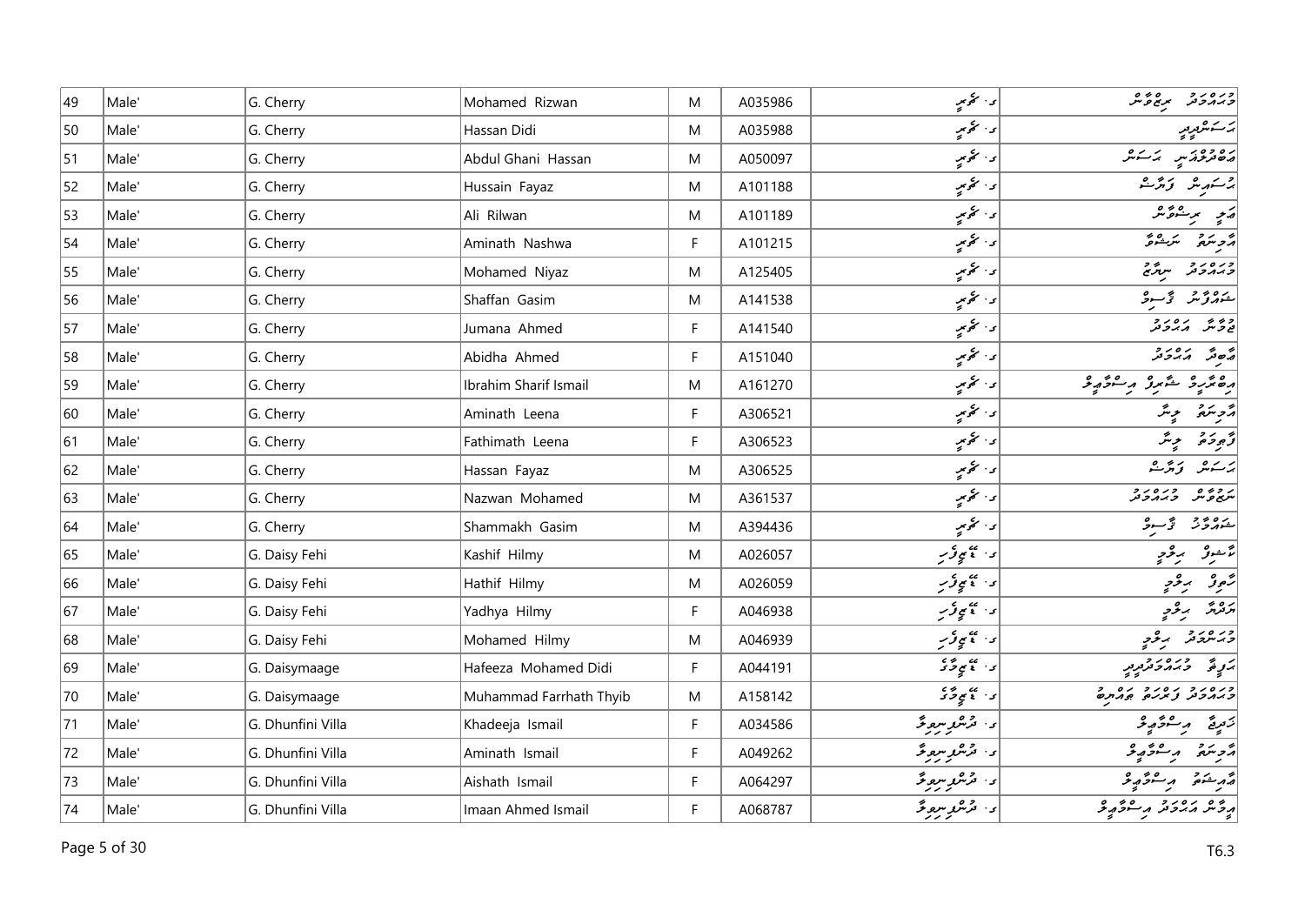| 75  | Male' | G. Dhunfini Villa | Ahmed Ismail                  | ${\sf M}$ | A069357 | <sub>ئ</sub> قرىثرى <sub>م</sub> س <sub>ى</sub> رىگە | ړ د د په د شو په و                                              |
|-----|-------|-------------------|-------------------------------|-----------|---------|------------------------------------------------------|-----------------------------------------------------------------|
| 76  | Male' | G. Dhunfini Villa | Ismail Waheed                 | M         | A144737 | ، ئۇش <sub>ۇ بىرم</sub> ۇ                            | ر مىگەنگەنى ئەرگەر<br>ئاسلام ئەرگەر ئەرگەرنى<br>ئاسلام ئەرگەرنى |
| 77  | Male' | G. Dhunfini Villa | Mishal Nasir                  | M         | A331752 | ء قرشوبيرجو قر                                       |                                                                 |
| 78  | Male' | G. Dhunfinige     | <b>Ezekiel Mohamed Haleem</b> | M         | A065795 | <br>  د· قرینگویریدگا                                | י מוצב בגבר הבכ                                                 |
| 79  | Male' | G. Dhunfinige     | Khadeeja Hassan               | F         | A065796 | ء · قريند <sub>سرء</sub> َ                           | تزمريع أيرسكس                                                   |
| 80  | Male' | G. Dhunfinige     | Mohamed Ibrahim Haleem        | ${\sf M}$ | A065896 | ء <sub>:</sub> قرین مورد کاروند                      | כניו כני תפוצים הבכ                                             |
| 81  | Male' | G. Dhunfinige     | Yaish Ezekiel Haleem          | M         | A331347 | ء قرينگر بيرنگه                                      |                                                                 |
| 82  | Male' | G. Dhuveli        | Hassan Saleem                 | ${\sf M}$ | A001572 | ى قرة و                                              | رُسُمْرٌ سَيَوِدُ                                               |
| 83  | Male' | G. Dhuveli        | Fathimath Saleem              | F         | A036018 | ى قرة و                                              | وَجوحَةِ سَنَوِعْ                                               |
| 84  | Male' | G. Dhuveli        | Ibrahim Shameem               | M         | A036113 | ى قرة و                                              |                                                                 |
| 85  | Male' | G. Dhuveli        | Abdulla Saleem                | M         | A041800 | ى قرة مو                                             | رە دالله سكود                                                   |
| 86  | Male' | G. Dhuveli        | Aishath Fazna Saleem          | F         | A044812 | <sub>ی</sub> قرة محر                                 | ۇرىئە زېڭ سۈچ                                                   |
| 87  | Male' | G. Dhuveli        | Adam Saleem                   | M         | A048933 | ى قرة مو                                             | ړيو خود                                                         |
| 88  | Male' | G. Dhuveli        | Ibrahim Saleem                | ${\sf M}$ | A054264 | ى قرۇم                                               |                                                                 |
| 89  | Male' | G. Dhuveli        | Zareena Mohamed               | F         | A056148 | ى قرة و                                              | كالمحير متردد ورد                                               |
| 90  | Male' | G. Dhuveli        | Aminath Shazly Saleem         | F         | A056902 | ا <sup>ی و</sup> رځ مو                               | أأرجع المستوفي المستوفى                                         |
| 91  | Male' | G. Dhuveli        | Mariyam Rasheeda              | F         | A058312 | ى قرة مو                                             | كرەرە بەشەھ                                                     |
| 92  | Male' | G. Dhuveli        | Ali Saleem                    | M         | A076215 | ى قرة مو                                             | ړې خود                                                          |
| 93  | Male' | G. Dhuveli        | <b>ISMAIL FULHU</b>           | M         | A085036 | ى قرة مو                                             | و جو په ووړ                                                     |
| 94  | Male' | G. Dhuveli        | Abdulla Rasheed               | M         | A121611 | ء قرة و                                              | مَدْه قرالله مَرْشِعِتْر                                        |
| 95  | Male' | G. Dhuveli        | MALEEKA HASSAN SALEEM         | F         | A157263 | ء قرة و                                              | ۇرپە ئەسەھ سۇرو                                                 |
| 96  | Male' | G. Dhuveli        | ISMAIL RASHEED                | M         | A218045 | ى قرة و                                              | را موقار و المستوفر                                             |
| 97  | Male' | G. Dhuveli        | Mariyam Afaaf Adam            | F         | A355078 | ى قرۇم                                               | ג סגם גזה זיגם<br>כימו <i>נים הצצ</i> הטב                       |
| 98  | Male' | G. Dhuveli        | Mohamed Areef Adam            | M         | A355079 | <sub>ی</sub> قرة و                                   | وره رو ځیږ هره                                                  |
| 99  | Male' | G. Dhuveli        | Aishath Nashfa Ismail         | F         | A386328 | <sub>ی</sub> قرۂ محر                                 | وكروشوه سيشوش وسوفروهم                                          |
| 100 | Male' | G. Dhuveli        | Ahmed Naaif Ismail            | ${\sf M}$ | A416106 | ا <sup>ی و</sup> رځ مو                               | גיגביל ייתור תיייבתיב                                           |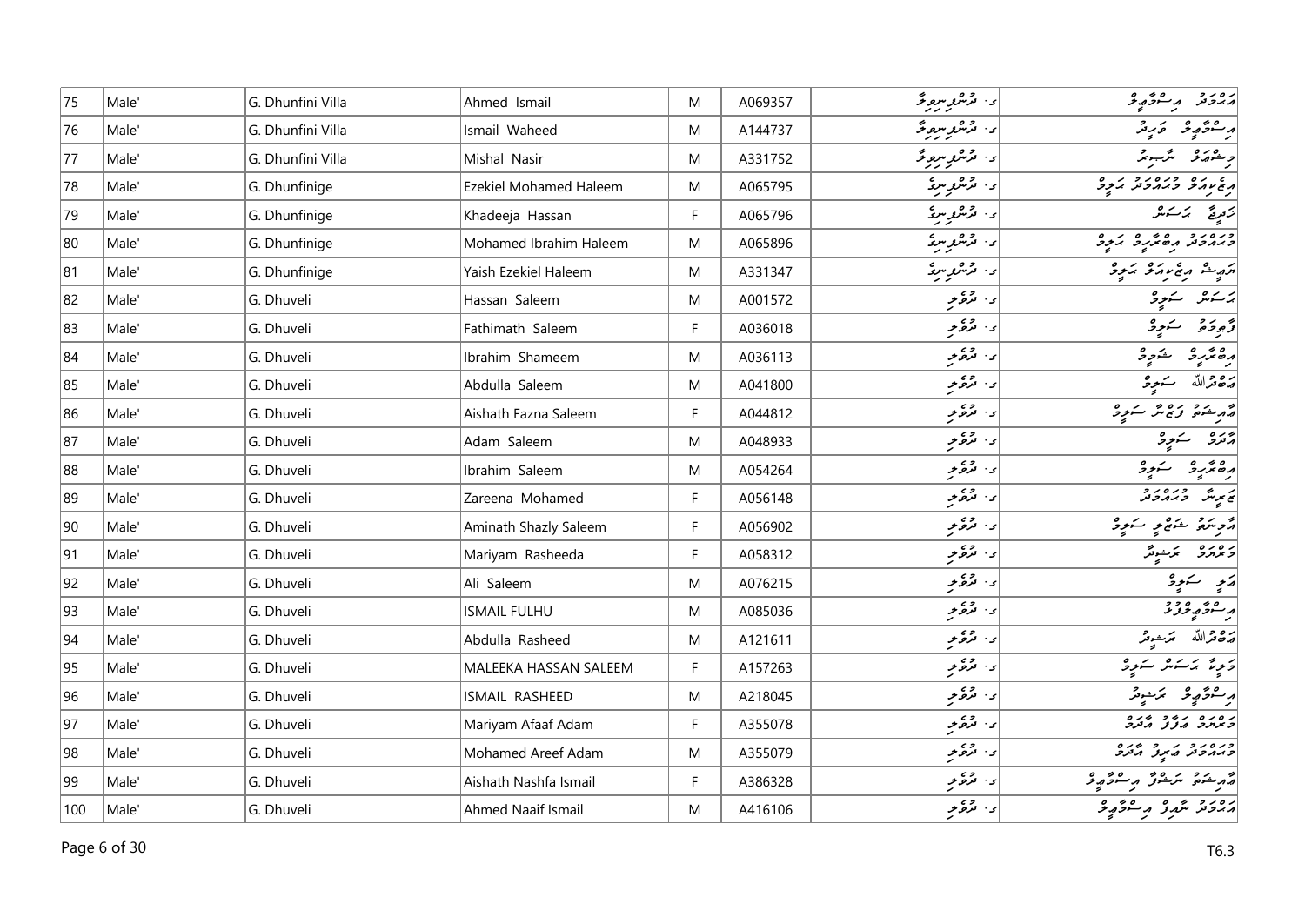| 101 | Male' | G. Dhuveli 2    | Mohamed Rasheed           | M           | A125203 | اء مقرة محبة 2             | ورەرو كەنبوتر                                                                                                  |
|-----|-------|-----------------|---------------------------|-------------|---------|----------------------------|----------------------------------------------------------------------------------------------------------------|
| 102 | Male' | G. Emery        | Ali Riyaz                 | M           | A042492 | ی گرځمیه                   | أەسم بورگە بىر                                                                                                 |
| 103 | Male' | G. Emery        | Aishath Rasha Ali         | F           | A390743 | <br> ۍ مرڅمنې              | مُرْمِدُوْ يَرْمَدُ مَنْ                                                                                       |
| 104 | Male' | G. Enif         | Ahmed Abdul Majeed        | M           | A027804 | ی گەسرى                    | ر ه ر و بر ه و ه ر بر و<br>م بر د تر بر ه تر تر د پوتر                                                         |
| 105 | Male' | G. Enif         | Sofa Abdul Majeed         | F           | A034453 | ء <sub>' م</sub> رسوع      | بەر ئەھەر <i>جەدى يە</i> ر                                                                                     |
| 106 | Male' | G. Enif         | Aminath Wafa Abdul Majeed | $\mathsf F$ | A035499 | ء <sub>' م</sub> رسوع      | و دو ده ده ده ده د                                                                                             |
| 107 | Male' | G. Enif         | Muneera Abdulla Didi      | F           | A043003 | ا د . م <sup>ر</sup> سرو   | فرسيعًد من مقداللّه مرمز                                                                                       |
| 108 | Male' | G. Enif         | Mohamed Abdul Majeed      | M           | A043005 | ى شەھ                      | ور مدد و ره وه ره<br><i>و پرو</i> ونر بر <i>ه تر څرو</i> تو تر                                                 |
| 109 | Male' | G. Enif         | Afaaf Abdul Majeed        | $\mathsf F$ | A043069 | <sub>ی</sub> . پر سرچ      | ر وه ده وه د د و<br>مرز د ماه مرد د پاس                                                                        |
| 110 | Male' | G. Entertain    | AISHATH ZILMA             | F           | A010993 | ی میگری برغ مرتبر          | وكرمشكم بمحر                                                                                                   |
| 111 | Male' | G. Entertain    | Abdul Ganee Mohamed       | M           | A011410 | ى مەرىج مەھم               | גפינציה בגופני                                                                                                 |
| 112 | Male' | G. Entertain    | Hussain Shihan            | M           | A050784 | ی میگری مرغ مرتبر          | چرىكى ھەر <i>گەنگە</i>                                                                                         |
| 113 | Male' | G. Entertain    | Hassan Shifan             | M           | A102223 | ی میگری برغ مرتبر          | برسكس سوكر                                                                                                     |
| 114 | Male' | G. Entertain    | Ibrahim Shivaz            | M           | A125200 | ی که شریع مرغ مر شر        | رە ئرىر ئىستىق                                                                                                 |
| 115 | Male' | G. Entertain    | Ahmed Shahudhee           | M           | A140999 | ى ئىر شرىج مرغ مرىش        | رەر دىرور<br><mark>ەبرى</mark> ئىستىمى                                                                         |
| 116 | Male' | G. Entertain    | Sameera Aboobakuru        | F           | A258504 | وبمشهج متع مرهم            | سوپر رود دو                                                                                                    |
| 117 | Male' | G. Evonly       | Mariyam Mizna             | F           | A035012 | ى بەر ھەشرىي <sub>چە</sub> | دەرە دېڭر                                                                                                      |
| 118 | Male' | G. Evonly       | Ahmed Mahin Fayaz         | M           | A052641 | ى بىر ھەشرىپە              | رەر دې سرگر تەر                                                                                                |
| 119 | Male' | G. Famaas Villa | Fathimath Ahmed Didi      | F           | A028108 | ى ئۇقۇسىموق                | أوالمحافظ المراكب والمحمد والمحمد والمحمد والمحمد والمحمدة والمحمدة والمحمدة المحمدة المحمدة المحمدة المحمدة ا |
| 120 | Male' | G. Famaas Villa | Ahmed Shamrah             | M           | A124307 | ى ئۇ ئۇش ھوڭى              | رەرد دەپرە                                                                                                     |
| 121 | Male' | G. Fehimoonimaa | Fathimath Zuhana          | F           | A025832 | ى ئۇرۇمبرۇ                 | ژ <sub>بوخو</sub> بی شر                                                                                        |
| 122 | Male' | G. Fehimoonimaa | Zeenia Zareer             | F           | A025833 | ى ئۇرۇپرۇ                  | ې سرگە ئىم پرېگر                                                                                               |
| 123 | Male' | G. Fehimoonimaa | Mamdooh Naeem Mohamed     | M           | A044934 | ، ئۇرۇمبر <i>ۇ</i>         | י 2000 מגם 2019.<br>ככנג' מגב בגבבת                                                                            |
| 124 | Male' | G. Fehimoonimaa | Naufal Naeem Mohamed      | M           | A057869 | ، ئۇرۇمبر <i>ۇ</i>         | بروزو بتهرد وبرورو                                                                                             |
| 125 | Male' | G. Fini aage    | Zubair Mohamed Didi       | M           | A050802 | ء وسرچي                    |                                                                                                                |
| 126 | Male' | G. Fini aage    | Aminath Jabeen            | E           | A062759 |                            | أأدمر في الله المستوسر                                                                                         |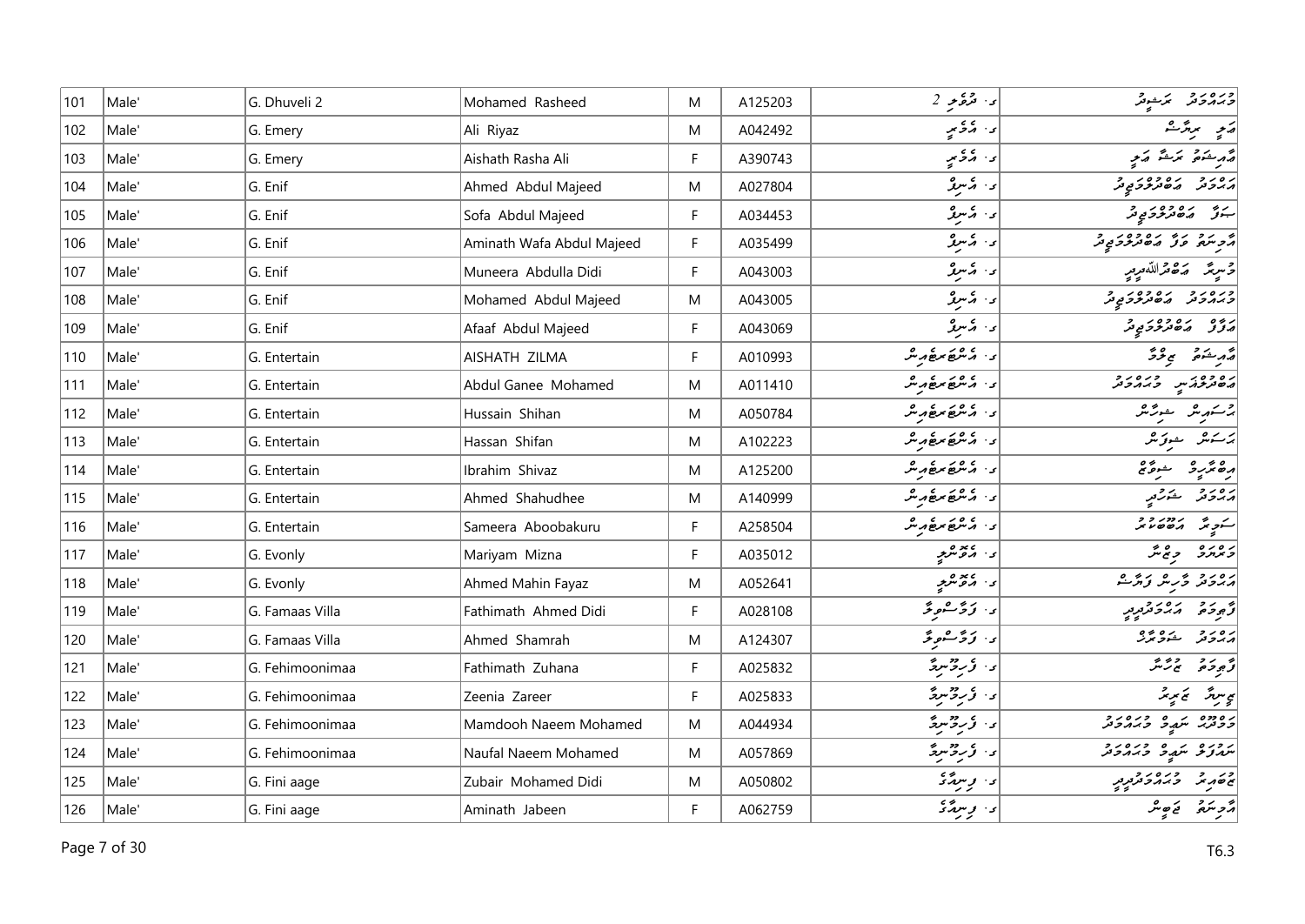| 127 | Male' | G. Fini aage | Shauna Saeed                | F           | A062840 | ، وسرچي                                        | شەر شەھەتىر<br>سىنەر شەھەت                           |
|-----|-------|--------------|-----------------------------|-------------|---------|------------------------------------------------|------------------------------------------------------|
| 128 | Male' | G. Fini aage | Mauroof Mohamed Didi        | M           | A062841 | ار· وسرچوَ                                     |                                                      |
| 129 | Male' | G. Fini aage | Abdul Aleem                 | M           | A067061 | ء وسرچي                                        | ر ه د و ر د ه<br>مه مرحمه پر                         |
| 130 | Male' | G. Fini aage | Naeema Moosa Didi           | F           | A070618 | ای وسرچي                                       | <i>سَمِي ڈھ</i> ی الکھور میں<br>مسیح                 |
| 131 | Male' | G. Fini aage | Ahmed Fayaz                 | M           | A070619 | ی وسرچی                                        | برەرد ئەبرى                                          |
| 132 | Male' | G. Fini aage | Guraisha Mohamed            | $\mathsf F$ | A080019 |                                                | ويمدش وره رو                                         |
| 133 | Male' | G. Fini aage | Arif Mohamed Didi           | M           | A125494 | ی وسرچی                                        | أشرو ورەروبرىر                                       |
| 134 | Male' | G. Fini aage | Shiyana Mohamed Didi        | F           | A125495 |                                                |                                                      |
| 135 | Male' | G. Fini aage | Hamza Abdul Aleem           | M           | A160396 | ای وسده می                                     | ره د موه ده در و                                     |
| 136 | Male' | G. Fini aage | Zaina Ahmed Fayaz           | $\mathsf F$ | A334410 | $\left  \frac{\partial f}{\partial x} \right $ | ىم پەنگە ئەچرىق ئەرگەت                               |
| 137 | Male' | G. Fini aage | Eena Abdul Aleem            | F           | A334605 | ء وسرچي                                        | په پر ۱۵۶۵ ورو                                       |
| 138 | Male' | G. Finikandu | Zahidha Ismail              | F           | A076959 | ى وسرىتىر                                      | ۇر ئەسىر مەردە<br>ئ                                  |
| 139 | Male' | G. Finikandu | Abdulla Eashan              | M           | A078865 | ار . و سرتاسة                                  | مَدْهُ مَّرَاللَّهُ مِسْتَمْسَ                       |
| 140 | Male' | G. Finikandu | Fathimath Shaana            | $\mathsf F$ | A080581 | ، وسرىئىسى <sup>م</sup>                        | ۇ <sub>ج</sub> وڭ <sub>ۇ</sub> شېڭر                  |
| 141 | Male' | G. Finikandu | Hussain Jinah               | M           | A096693 | ی و سرماسی                                     | يز ستهر شهر موسره م                                  |
| 142 | Male' | G. Finikandu | Ahmed Shahid                | ${\sf M}$   | A112578 | <sub>ی</sub> و سربا سد <sup>م</sup>            | رەرو ئەرە                                            |
| 143 | Male' | G. Finikandu | Aminath Nashath             | F.          | A308355 | ار · پوسریم سنگ                                | أرد سكرة المستركة والمحمد                            |
| 144 | Male' | G. Gaskara   | Mohamed Rasheed Ibrahim     | M           | A010021 | ى كەشىمەتكە                                    | ورەرو برجون مەھرىرى                                  |
| 145 | Male' | G. Gaskara   | Khadeeja Hussain Didi       | F           | A010022 | ى كەشىمىكە                                     | ر<br>ئىرىق بىر ئىم شەھرىر                            |
| 146 | Male' | G. Gaskara   | Usama Mohamed Rasheed       | M           | A010023 | ى كەشە ئەتكەتىر                                | و به به دره در و بر در و<br>پرسون وبربروتر برخوتر    |
| 147 | Male' | G. Gaskara   | Saamee Mohamed Rasheed      | M           | A010024 | ى كەشىمىگە                                     |                                                      |
| 148 | Male' | G. Gaskara   | Hamad Mohamed Rasheed       | M           | A010025 | ى ئەسىمىتىكە                                   | ر ر و وره ر و بر د و<br>بروتر وبربروتر برشوتر        |
| 149 | Male' | G. Gaskara   | Maha Mohamed Rasheed        | F           | A010026 | ى كەشىمىكە                                     | ر و دره د و برخونه<br><mark>در دبه دند</mark> برخونه |
| 150 | Male' | G. Gaskara   | Nuha Mohamed Rasheed        | F.          | A010027 | ى كەشىمىتىر                                    | وه وره دو برشوتر<br>س وبربروتر برشوتر                |
| 151 | Male' | G. Gaskara   | Muna Mohamed Rasheed        | F.          | A057075 | ى ئەسىمىتىكە                                   | و عر دره د عرشوتر<br>ویژگ <i>و بر مرکز مر</i> شوتر   |
| 152 | Male' | G. Gaskara   | Ula Mohamed Rasheed Ibrahim | F           | A082941 | ى ئەسىمىتىكە                                   | وه وره دو ریشوتر مره تر دو                           |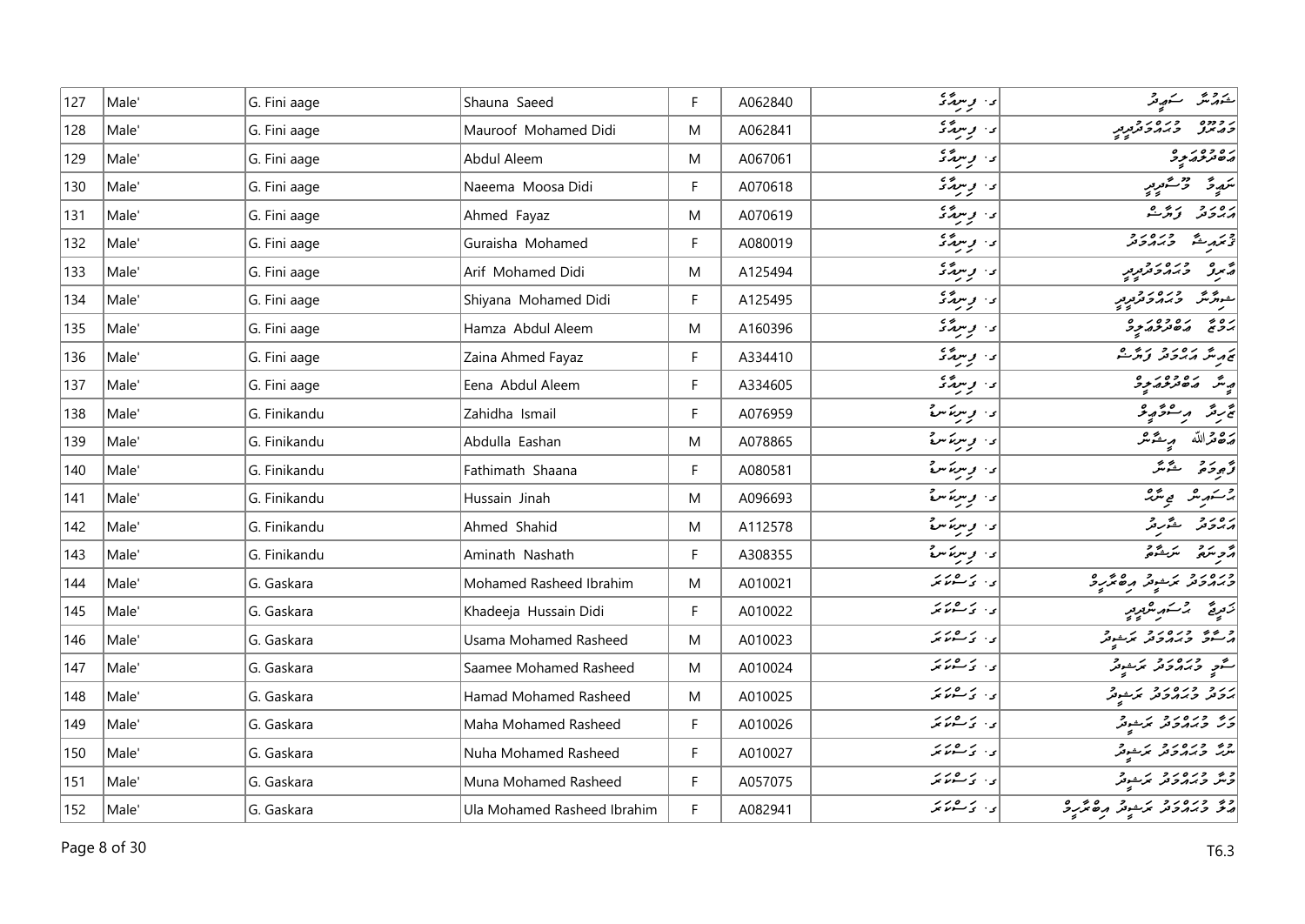| 153 | Male' | G. Gaskara          | MUNZIR MOHAMED RASHEED             | M  | A104686 | <sub>ى</sub> ئەستىمەتىر | و هربر وبرورو برجور                       |
|-----|-------|---------------------|------------------------------------|----|---------|-------------------------|-------------------------------------------|
| 154 | Male' | G. Gaskara          | Hudha Mohamed Rasheed              | F  | A163282 | ى كەشىمىتىر             | وه ورورو برشوتر                           |
| 155 | Male' | G. Gaskara          | Luayyu Mohamed Rasheed             | M  | A330902 | ى كەشىمىتىر             | כנס כ כנסנ כ ניבוד.<br>המגור כמגכני תיבוד |
| 156 | Male' | G. Haama            | Aishath Naseer                     | F. | A011237 | ى بەرىخ                 | أقرم يشوموا الترسومر                      |
| 157 | Male' | G. Haama            | Abdulla Naseer                     | M  | A033445 | ى بەرىخ                 | أرَهْ قَرَاللّه سَرَجِعْرَ                |
| 158 | Male' | G. Haama            | MARIYAM HUNA                       | F. | A037202 | ى بەرىج                 | د ه د ه محمد شر                           |
| 159 | Male' | G. Haama            | Fathimath Naseer                   | F  | A060085 | ى بەرىج                 | أراوح فالمستور                            |
| 160 | Male' | G. Haama            | Mohamed Humam                      | M  | A119912 | ى بەرىخ                 | כנסנכ כשם<br>כמוכנג מככ                   |
| 161 | Male' | G. Haama            | Aishath Suad                       | F  | A122018 | ى بەرىخ                 | مەر شەھ سىھەتر                            |
| 162 | Male' | G. Haama            | AHMED NASEER                       | M  | A128419 | ى بەرىچ                 | أرەر بەتبەت                               |
| 163 | Male' | G. Haama            | Aminath Shifa                      | F  | A148146 | ى بەرىج                 | أأروسكم شوقر                              |
| 164 | Male' | G. Haama            | Hussain Lubaan                     | M  | A326839 | ى بەرىخ                 | جر شهر سر محمد الله علم الله              |
| 165 | Male' | G. Haama            | Mariyam Suha                       | F. | A330044 | ى بۇر                   | ترەرە يەم                                 |
| 166 | Male' | G. Haama            | Mohamed Althof                     | M  | A333476 | ى بەرىخ                 | وره رو ده ده<br>ورمارو مروجو              |
| 167 | Male' | G. Haama            | Aminath Lahufa                     | F  | A337882 | ى بەرىخ                 | أرتجه يترومج                              |
| 168 | Male' | G. Hazaaru Aabaadhu | Saudiyya Ibrahim                   | F. | A001433 |                         | - مقدم مقدرة                              |
| 169 | Male' | G. Helegeli         | Mohamed Shahir Abdul Sattar        | M  | A025079 | ء کروگو                 |                                           |
| 170 | Male' | G. Helegeli         | Fathimath Shahaama Abdul<br>Sattar | F. | A027680 | ء کروگو                 | ن د د د د ده د د ده ده د و د              |
| 171 | Male' | G. Helegeli         | Aminath Shafeenaz Abdul Sattar     | F  | A038744 | ء کروگو                 | ه در د در پای ده ده ده ده و               |
| 172 | Male' | G. Himeyn           | Sabira Aboobakru                   | F  | A050808 | ء بەسچە تىر             | 77777770777077                            |
| 173 | Male' | G. Himeyn           | Mohamed Nazran Nazeer              | M  | A330398 | ء ، سرچينگر             | ورەرو رەپەھ سەپ                           |
| 174 | Male' | G. Himeyn           | Ahmed Nashwan Nazeer               | M  | A330401 | ء ، ربح مثر             | أرور والترك والأمراط لتكلي مالله          |
| 175 | Male' | G. lyzer            | Zarhana Zareer                     | F  | A045081 | ئ مەمەمىم               | كە جۇڭ ئىگە بىر بىر                       |
| 176 | Male' | G. lyzer            | Mohamed Affan Igbal                | M  | A071653 | ئ مەم ئىمىر             | 3000 0000 0000<br>3000 00000 00000        |
| 177 | Male' | G. lyzer            | Aminath Zaina Zahir                | F  | A139094 | ى ئىمەتچىم              | أترجر سنتعج تحاربته                       |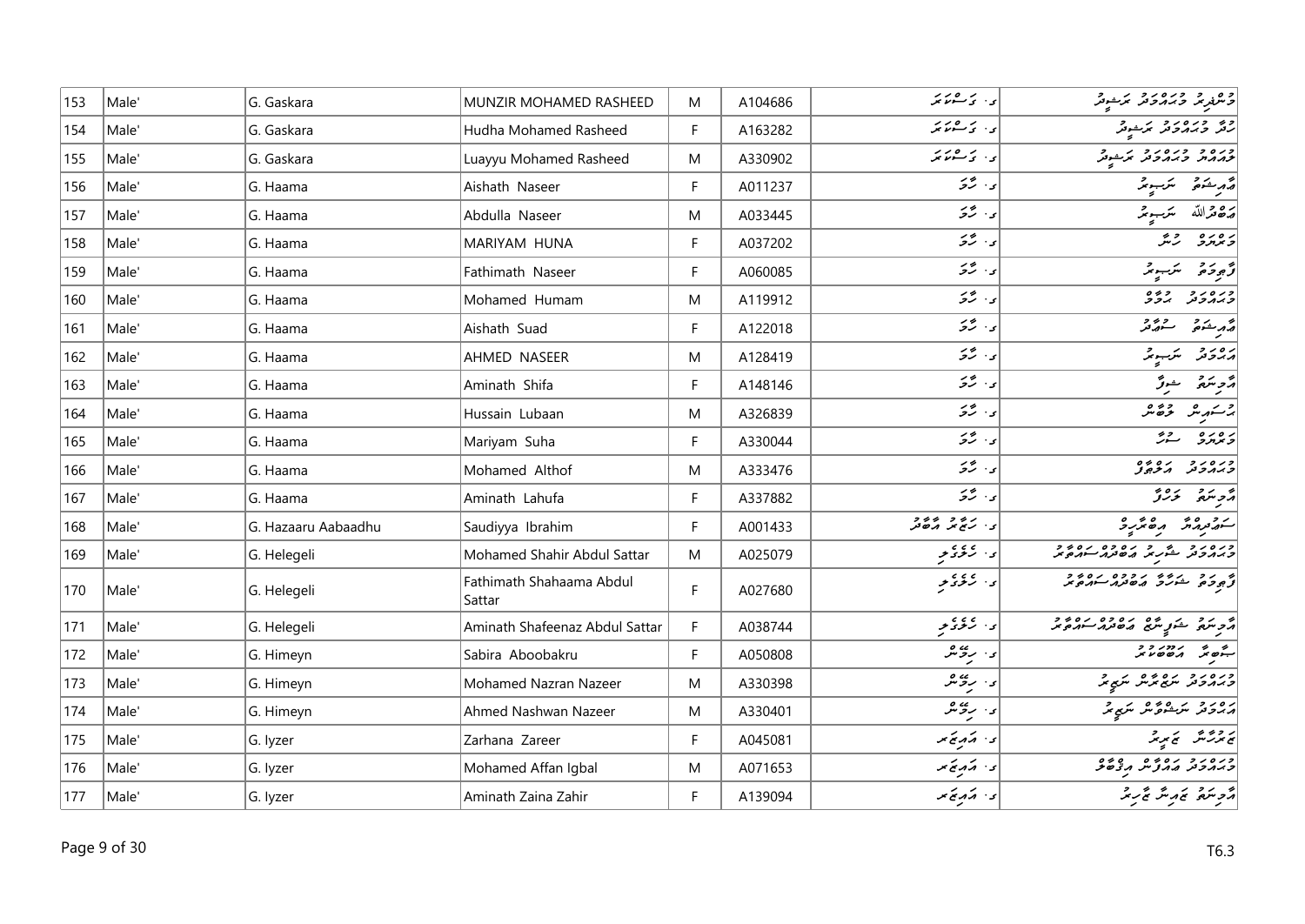| 178 | Male' | G. Kamadhoo      | Ahmed Ushau Nooman          | M  | A167055 | ى سەردىۋ                                            | ג ס ג כ יכב ג כ יכבים<br>הגב בג ת ג בי המבית |
|-----|-------|------------------|-----------------------------|----|---------|-----------------------------------------------------|----------------------------------------------|
| 179 | Male' | G. Kamadhoo      | Fathimath Manha Nooman      | F. | A167080 | ر کارگ <sup>25</sup> ر                              | تحجج وتحرير المعامرة المحمدة المراجع         |
| 180 | Male' | G. Kanzudhoshuge | Ibrahim Ahmed Didi          | M  | A048013 | ر به کار ويو و د<br>که ۱۰ مگر مگرمونو               | رە ئ <sub>ىرى</sub> ئەرەئەرىر                |
| 181 | Male' | G. Kanzudhoshuge | Mariyam Irfa Ibrahim        | F  | A067132 | <br>  د ۰ ما مربع توسری                             | ני ני פי ני בי ני                            |
| 182 | Male' | G. Kethulin      | Aminath Latheefa            | F  | A000642 | ى ئاھۇمونىگە                                        | ړٌ پر سَرَ کَ پِرِ وَ                        |
| 183 | Male' | G. Kethulin      | Ismail Latheef              | M  | A038040 | ى ئاھۇمەتلە                                         | وسنوم وأوقح                                  |
| 184 | Male' | G. Kethulin      | Ibrahim Khalid              | M  | A039547 | ى ئاھۇمونىگە                                        | رە ئەرە ئىرى                                 |
| 185 | Male' | G. Kethulin      | Mohamed Simon Latheef       | M  | A040275 | ى ئاۋېرىش                                           | ورورو سوځ شر ځېږو                            |
| 186 | Male' | G. Kethulin      | Mariyam Athifa              | F  | A058081 | <sub>ی</sub> عظم محرمثر                             | و وره و ور                                   |
| 187 | Male' | G. Kethulin      | Fathimath Janaan Fazeel     | F  | A069814 | ى ئاھجوىتى                                          | وتجوحهم فأشرش وكسوفر                         |
| 188 | Male' | G. Kethulin      | AISHATH HIDHAYA EFRAM       | F  | A096377 | ى ئاۋېرىش                                           | م المستوفر بالمراكز المستوفر المحمد          |
| 189 | Male' | G. Kethulin      | Ahmed Aimon Latheef         | M  | A166124 | ى ئاۋېرىش                                           | גם גד גם בתפי                                |
| 190 | Male' | G. Komaa         | Fathimath Naz               | F  | A051908 | ى بىچ                                               | و محمود محمد المعنى                          |
| 191 | Male' | G. Komaa         | Jubran Nafiz                | M  | A070389 | ى بىچ                                               | وه پر شرقه<br>محافظ شرقه                     |
| 192 | Male' | G. Komaa         | Juman Abdullah Nafiz        | F  | A156655 | ى بىمىچ                                             | و و مر مردورالله مت <i>نو</i> نر             |
| 193 | Male' | G. Komaa         | Jauna Abdulla Nafiz         | F  | A156656 | ى بىچ                                               | يروير روورالله برود                          |
| 194 | Male' | G. Koshak        | Erum Khalid Sattar          | F  | A357722 | ى ئەستەنلە                                          | ويره دمج دم ماه ود                           |
| 195 | Male' | G. Koshak        | Naheed Sattar               | F  | A365674 | ى ئەھىئە                                            | بررو سوره بر                                 |
| 196 | Male' | G. Koshak        | Mohammad Nabeel Ahmed       | M  | A365675 | $\overline{\mathcal{C}}$ . $\overline{\mathcal{C}}$ | כנסגב תפיצ הפכת                              |
| 197 | Male' | G. Koshak        | Omer Fahad Sattar           | M  | A373214 | ى ئۇشەندە                                           | 2201 211 212<br>גבות צ'מת היומיות            |
| 198 | Male' | G. Koshak        | Aliya Naseem Ahmad          | F  | A374806 | ى ئۇشەنگە                                           | أوراثه الكرسوف أورد والمر                    |
| 199 | Male' | G. Koshak        | Samia Naseem Ahmad          | F  | A374807 | $\overline{\mathcal{C}}$ . $\overline{\mathcal{C}}$ | أشورش تكريده كملاحد                          |
| 200 | Male' | G. Koshak        | Umniya Gilani               | F  | A398705 | ى ئەھىئە                                            | روسريز ب <sub>وقريب</sub><br>مصر             |
| 201 | Male' | G. Koshak        | Syed Zain-ul-Abideen Gilani | M  | A398707 | ى ئەستەنلە                                          | سكەر ئەر ئىگە ئىگە ئور ئور ئىگە              |
| 202 | Male' | G. Koshak        | Omer Shaffi Saleh           | M  | A409123 | 2.22.5                                              | در د سمور سر در                              |
| 203 | Male' | G. Koshak        | Anushe Saleh                | F  | A409125 | 2.42.5                                              | ر بير شهر شر در شر در                        |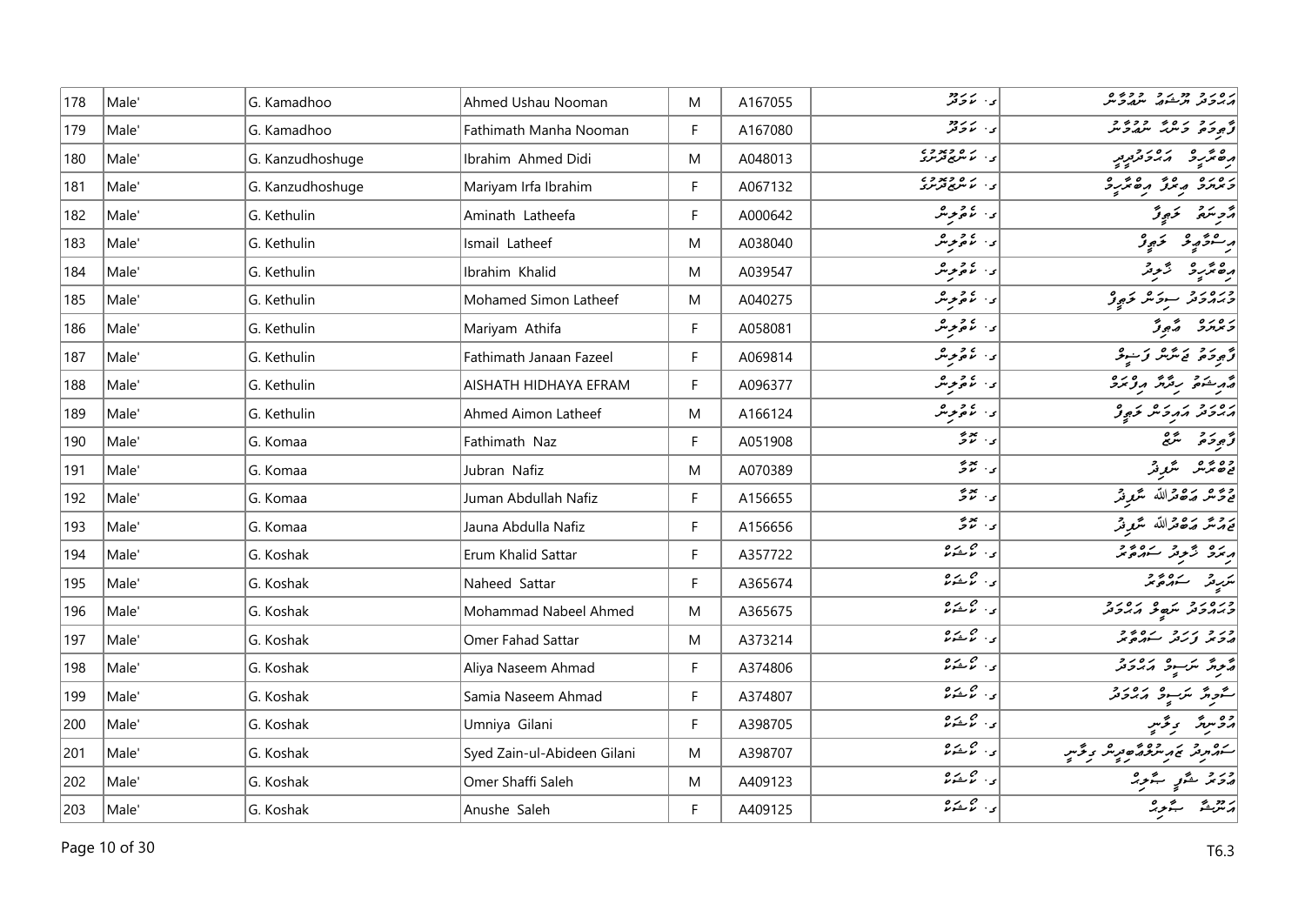| 204 | Male' | G. Koshak       | Nasr Faisal Sattar         | M         | A414186 | ى ئەستەن                           | برسانه وكريبو المرادوم                                                        |
|-----|-------|-----------------|----------------------------|-----------|---------|------------------------------------|-------------------------------------------------------------------------------|
| 205 | Male' | G. Lemeena      | Ismail Abdulla             | M         | A026916 | ء کا قرم پگر                       | أبر عوص ويدع وتدالله                                                          |
| 206 | Male' | G. Lemeena      | Nahida Mohamed             | F         | A083324 | ى ئۇچە ئە                          | شريق ورەرو                                                                    |
| 207 | Male' | G. Lemeena      | Mohamed Irfan Ismail       | M         | A096877 | ، ئۇچ <sup>ى</sup> ر               | ورەرو متروم مرحوم و                                                           |
| 208 | Male' | G. Lemeena      | Aminath Liusha Ismail      | F         | A125556 | <sub>د</sub> . ځ <sub>و</sub> بتر  | أأدبتهم والرمثم وكافرو                                                        |
| 209 | Male' | G. Lemeena      | Aishath Malaaha Ismail     | F         | A341930 | ء ، ځرمړنگه                        | أقهر شوه وتحدثه ويستوضح                                                       |
| 210 | Male' | G. Lemina       | Ansooda Rasheed            | F         | A033567 | ار ، ځرمنگه                        | ر ه دده که مرشوند<br>در سرسوند که مخ                                          |
| 211 | Male' | G. Lemina       | Afeefa Adam                | F         | A033568 | ى كوچىر                            | ړ پوتر په ده کرده                                                             |
| 212 | Male' | G. Lemina       | Mariyam Shazna             | F         | A033569 | <sub>ى</sub> . ئۇرىتر              | د ۱۵ د ۲۰۰۵ کمپوهنگر                                                          |
| 213 | Male' | G. Lemina       | Aminath Shifna             | F         | A033571 | ى كوچىتر                           | أرمح سنوق شوقر مثنه                                                           |
| 214 | Male' | G. Lemina       | Jaufar Rasheed             | M         | A055701 | ى كوچىتر                           | ودرو برجيع                                                                    |
| 215 | Male' | G. Lemina       | Hussain Shimhaz            | M         | A061980 | ى كوچىكە                           | اير ستمبر شر عبد عام 1948.<br>المرسكة مراسم المرسم السياسي.<br>مراسم السياسي. |
| 216 | Male' | G. Lemina       | Ahmed Anil                 | M         | A062213 | ى كوچىتر                           | גפיב הייני                                                                    |
| 217 | Male' | G. Lemina       | Fathmath Shamla Jaufar     | F         | A151829 | ى كومىر                            | تحجيجة والمشروع والمحمد والمحمد                                               |
| 218 | Male' | G. Lemina       | Aishath Shahama            | F         | A151830 | ى كۆرىگە                           | أوكر مشكومي المشتركر                                                          |
| 219 | Male' | G. Lemina       | Hassan Simah               | ${\sf M}$ | A167233 | ى كوچىتر                           | ير سكر مستوفير                                                                |
| 220 | Male' | G. Lemina       | Mohamed Nasooh Ahsan       | M         | A167234 | ى كوچىتر                           | ورەرو رومەرەرە                                                                |
| 221 | Male' | G. Lemina       | Ibrahim Yaeesh Minaam      | M         | A326439 | <sub>ى</sub> . ئۇج <sub>ى</sub> تر | رەمزېرد مەيد دىھەد                                                            |
| 222 | Male' | G. Lemina       | Ahmed Naahil Ahsan         | M         | A330197 | ى كوچىتر                           | أيهدونه مترسنة أروكت                                                          |
| 223 | Male' | G. Lemina       | Dhaloof Ahmed              | M         | A331058 | ى كۆچەتتە                          | دوه ده د و د<br>  ترونی   در د تر                                             |
| 224 | Male' | G. Maajehi Aage | Dr. Fathimath Mohamed Didi | F         | A034225 | ى گەنمىرچە                         |                                                                               |
| 225 | Male' | G. Maajehi Aage | Mariyam Layana Ziyad       | F         | A034226 | ى گەنمىرچە                         | د ورو د ژنگه پر ژنر                                                           |
| 226 | Male' | G. Maajehige    | Ahmed Mohamed Didi         | M         | A022643 | ى ئەقىمىرى                         |                                                                               |
| 227 | Male' | G. Maajehige    | Mysha Ahmed Didi           | F         | A074433 | ى بەرىج بەتى                       |                                                                               |
| 228 | Male' | G. Maarana      | Aminath Mohamed Didi       | F.        | A034227 | ى ئەنگەنگە                         | י נדי כנסי כנות.<br>הכייטת כמהכתתת                                            |
| 229 | Male' | G. Maarana      | Alexander Jaleel Didi      | M         | A127768 | ى - ئۇتىرىتى                       |                                                                               |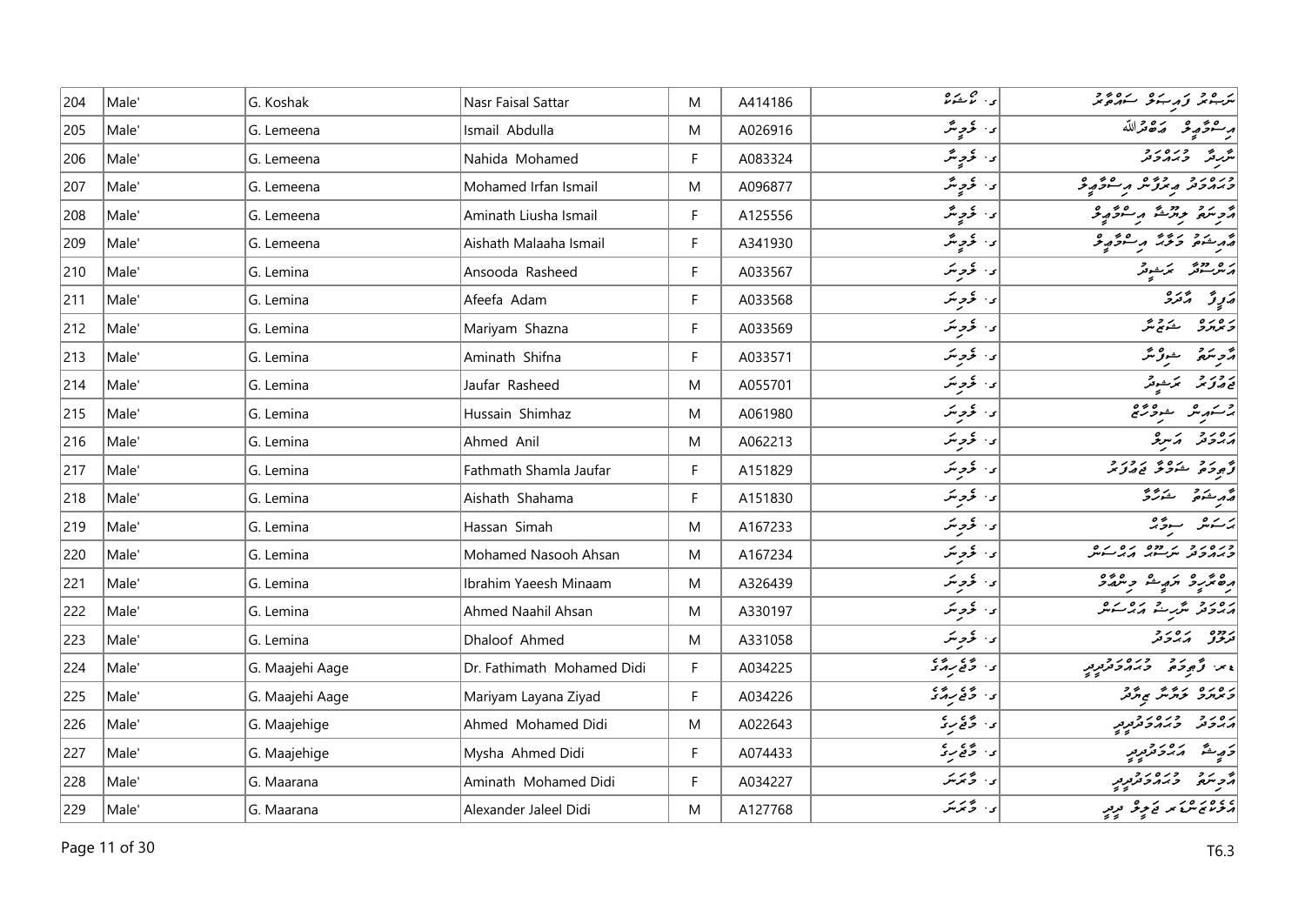| 230 | Male' | G. Maavaa Villa     | Fathimath Mufeeda     | F           | A060246 | ء - جَءَّمِ جَ                                                                                                                                                                                                                  | وَجِعِدَهُ وَرِيَّزٌ                             |
|-----|-------|---------------------|-----------------------|-------------|---------|---------------------------------------------------------------------------------------------------------------------------------------------------------------------------------------------------------------------------------|--------------------------------------------------|
| 231 | Male' | G. Maavaage         | Ahmed Fizan           | M           | A010586 | ړ به څونه<br>د گرگون                                                                                                                                                                                                            | رەر دېم توغ تىر                                  |
| 232 | Male' | G. Maavaage         | Ibrahim Safeen        | ${\sf M}$   | A160903 | ء سي صور<br>ي - مرگور                                                                                                                                                                                                           | رەئىر ئە<br>سەرپە                                |
| 233 | Male' | G. Maavaage         | Abdulla Yameen        | M           | A357088 | ړ به نوی<br><sub>ک</sub> گرون                                                                                                                                                                                                   | <mark>بر صور</mark> الله<br>ېژ <sub>چ</sub> بىر  |
| 234 | Male' | G. Maavaage aage    | Ahmed Habeeb          | ${\sf M}$   | A025691 | $\begin{array}{cc} 0.4 & 0.4 & 4.4 & 0.5 \\ 0.5 & 0.4 & 0.5 & 0.5 \end{array}$                                                                                                                                                  | رەرو بەر                                         |
| 235 | Male' | G. Maavaage aage    | Rugiyya Mohamed Koi   | $\mathsf F$ | A147636 |                                                                                                                                                                                                                                 | د ره ر دید<br>د بر پر تر بر بر<br>ىر تەرگە       |
| 236 | Male' | G. Maavaage aage    | Mohamed Hubaab Habeeb | M           | A385793 | 31392.3                                                                                                                                                                                                                         | 2012 242 21012                                   |
| 237 | Male' | G. Machchangolheege | Ahmed Shamoon         | ${\sf M}$   | A023423 | د ۱۶۴۶ مرچ د د م<br>  د ۱۶۴۶ مر <sub>ک</sub> برد                                                                                                                                                                                | شە ە دورە<br>شەھەمەس<br>پر 2 پر 3                |
| 238 | Male' | G. Machchangolheege | Mariyam Shameela      | F           | A023424 | ، دەرەبىرە بور<br>ئ                                                                                                                                                                                                             | ئەمەر ۋ<br>شکو و گر                              |
| 239 | Male' | G. Machchangolheege | Fathimath Shaliya     | F           | A023425 | در ۱۵ مرچ در در در این<br>  در ۱۰ مرکز مرکز در این                                                                                                                                                                              | أوجوده الشور                                     |
| 240 | Male' | G. Machchangolheege | Aminath Zuhuriyya     | F           | A044797 | در ۲۵ در ۲۵ در د                                                                                                                                                                                                                | הכיתה בכסי                                       |
| 241 | Male' | G. Machchangolheege | Hawwa Shathla         | F           | A150264 | د ۱۶۴۶ مرچ د د م                                                                                                                                                                                                                | رە بەردى<br>بەرە شەھ                             |
| 242 | Male' | G. Machchangolheege | Khadheeja Shamaaly    | $\mathsf F$ | A351079 | ) د ۱۵ کامونو د د کامونو د کامونو د کامونو د کامونو د کامونو د کامونو د کامونو د کامونو کامونو د کامونو کامونو<br>مونو کامونو کامونو کامونو کامونو کامونو کامونو کامونو کامونو کامونو کامونو کامونو کامونو کامونو کامونو کامونو | زَمِرِةً شَرَّرَّحِ                              |
| 243 | Male' | G. Machchangolheege | Aishath Sham'aa       | F           | A354715 | ر که در معر در در است.<br>در از کارگر معرض در در است                                                                                                                                                                            | مەرشەم شەھ                                       |
| 244 | Male' | G. Malinge          | Mohamed Fahdu         | M           | A025137 | ار - ځوشځ                                                                                                                                                                                                                       | ورەر دە دە<br><i>دىد</i> ەرىر <mark>ز</mark> رىر |
| 245 | Male' | G. Malinge          | Sheeza Shareef        | F           | A027931 | ار - ځېږمنگه                                                                                                                                                                                                                    | شيءٌ شَمَيْرُدُ                                  |
| 246 | Male' | G. Malinge          | Ahmed Asad            | M           | A027932 | ء کا تر مثرند                                                                                                                                                                                                                   | رەر دىر                                          |
| 247 | Male' | G. Malinge          | Azlifa Shareef        | F           | A045957 | ار کا خر شمگا                                                                                                                                                                                                                   | رَجْعِرْدٌ - سَمَبِرِرْ                          |
| 248 | Male' | G. Malinge          | Kulsam Shareef        | F           | A055957 | ى ئەمرىشى                                                                                                                                                                                                                       | دوره خ <sub>م</sub> رو                           |
| 249 | Male' | G. Malinge          | Nahyd Shareef         | $\mathsf F$ | A056357 | ى كەمرىگەنگە                                                                                                                                                                                                                    | نگرېنگر خونمون <sup>9</sup>                      |
| 250 | Male' | G. Malinge          | Neeza Shareef         | F           | A059661 | ى ئەمرىكرى                                                                                                                                                                                                                      | سرچ خوبرو<br>پ                                   |
| 251 | Male' | G. Malinge          | Muslih Mujuthaba      | ${\sf M}$   | A100868 | ى ئەرەپمى                                                                                                                                                                                                                       |                                                  |
| 252 | Male' | G. Malinge          | Aminath Nafeesa Moosa | F           | A111141 | ء - 1وعر عمدة                                                                                                                                                                                                                   | أأو يتم تتبرع وحظ                                |
| 253 | Male' | G. Malinge          | Mariyam Habeeba       | F           | A144486 | ى كەمەمىگە                                                                                                                                                                                                                      | ره ده برخه                                       |
| 254 | Male' | G. Malinge          | Mahroos Mujuthaba     | M           | A323751 | ء - 1وعر عمدة                                                                                                                                                                                                                   | נ כמב פיכולי<br>קיג <sub>ארי</sub> איים פיבוליים |
| 255 | Male' | G. Malinge          | Aini Fayaz Mansoor    | F           | A330762 | ى ئەمرىكىگە                                                                                                                                                                                                                     | درس و ده ده ده دود<br>  درس و در د د س           |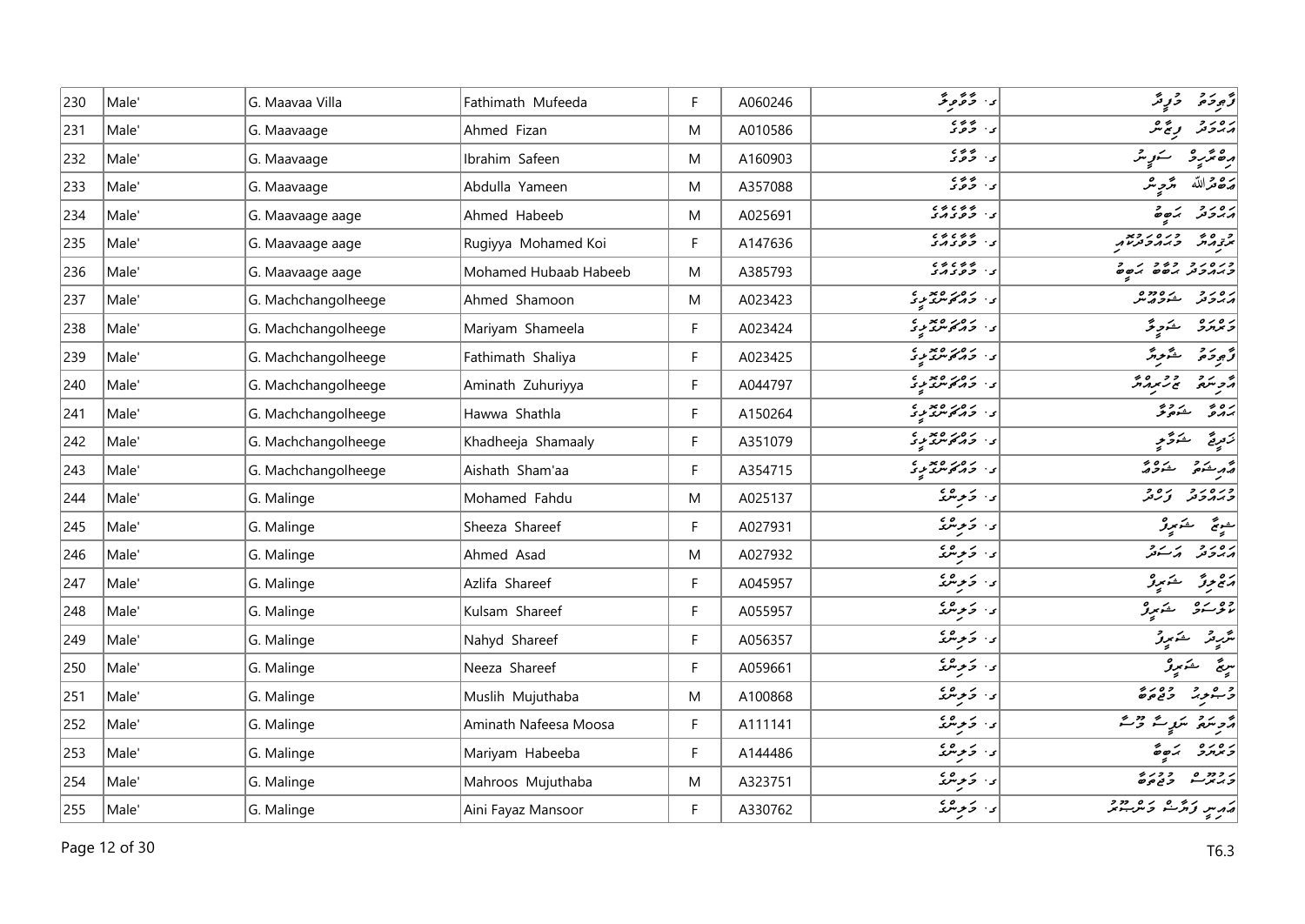| 256 | Male' | G. Malinge      | Ismail Raif Ahmed             | M | A350399 | ء - ځ موشځ                   | ر موځږي څور پروند                        |
|-----|-------|-----------------|-------------------------------|---|---------|------------------------------|------------------------------------------|
| 257 | Male' | G. Manaamu      | Myz Ibrahim Mohamed Didi      | M | A039042 | پر به شرد                    | כתי תפתיים בגתכתתת                       |
| 258 | Male' | G. Manaamu      | Misha'l Ibrahim Mohamed Didi  | M | A039043 | پ به څرگرو                   | و شهر و مهر و دره دورور                  |
| 259 | Male' | G. Manaamu      | Ibthisam Ibrahim Mohamed Didi | F | A039318 | ى - ئەنگرى                   | ת סף אבר תפיאים בגת כבות                 |
| 260 | Male' | G. Manaamu      | Ibrahim Mohamed Didi          | M | A039319 | ى - ئەنترى                   | ם כי כימבלקות בעקב.<br>קישות כימבלקות    |
| 261 | Male' | G. Manaamu      | Mariyam Shakeela              | F | A039328 | ى - ئەنىرىچ                  | رەرە شەرقى                               |
| 262 | Male' | G. Moonimaage   | Ahmed Zareer                  | M | A046945 |                              | أرور و كالمريز                           |
| 263 | Male' | G. Moonimaage   | Aishath Shaheeda              | F | A046947 |                              | وگەرىشكە ھەرقە<br>مەر                    |
| 264 | Male' | G. Moonimaage   | Zara Zareer                   | F | A064815 | ى ئەسرىمى                    | پر پر سمج میں پر جم                      |
| 265 | Male' | G. Moonimaage   | Zuha Zareer                   | F | A166250 | ى بە تۇسرچە ئ                | وی <sub>م</sub> ح پر پر                  |
| 266 | Male' | G. Mushiveli    | Mohamed Ibrahim               | M | A034026 | ى ئەرەپر                     |                                          |
| 267 | Male' | G. Mushiveli    | AISHATH JEELAAN               | F | A040835 | ، ئ <sup>ە</sup> رەڭجە       | مەرىشىمى يېگىر                           |
| 268 | Male' | G. Mushiveli    | Nasira Aboobakuru             | F | A056786 | ى ئەترەكمىي                  |                                          |
| 269 | Male' | G. Mushiveli    | Hussain Irufan                | M | A056805 | ى ئۇيرۇمۇ                    | برسكريش وبرؤيثر                          |
| 270 | Male' | G. Mushiveli    | Mariyam Jinan                 | F | A089713 | ى ئەھمىرە بىر                | دەرە يېرىگە                              |
| 271 | Male' | G. Najum        | Ibrahim Shareef               | M | A125821 | ى . سَرَج و                  | ەرھەترىر <sup>ى</sup><br>شەمرىر          |
| 272 | Male' | G. Nanfashuvige | ISMAIL SHAFEEQ                | M | A007705 | ى سەھەترە ئ                  |                                          |
| 273 | Male' | G. Nanfashuvige | Ali Shafeeq                   | M | A007706 | ى سىرتىرىموتى                | ر شرگړي څرې څرې<br>د خرگړنې<br>د ځرې ځرې |
| 274 | Male' | G. Nanfashuvige | Abdulla Shafeeq               | M | A007707 | ى سەھەر تەرى                 | يە قىراللە<br>ے کو تو تو تو<br>م         |
| 275 | Male' | G. Nanfashuvige | Mohamed Shafeeg               | M | A007709 | ى سىر سىر تر <i>ە</i> رى     | ورەرو ئىرو                               |
| 276 | Male' | G. Nanfashuvige | Shazna Sulaimaan              | F | A050780 | ى سىرتىگە ئىزىرى             | شىم شىر ئەر                              |
| 277 | Male' | G. Nanfashuvige | Salma Sulaiman                | F | A060787 | ، سەشترىر <i>ە</i> ئ         | رەم روزىر ئىر                            |
| 278 | Male' | G. Nanfashuvige | AISHATH EENAZ                 | F | A063079 | ى سەپىر تەرىخ تەرى           | وأرشنع ويترجح                            |
| 279 | Male' | G. Nanfashuvige | Aminath Sulaiman              | F | A063080 | ء سماه د و ۽<br>د سماهو مردم | ە ئەرە ئىسىم ئەرە                        |
| 280 | Male' | G. Nanfashuvige | Ahmed Huzaifath               | M | A063081 | - سەشۇر جەم<br>ئەسىر سىر     | ד סיב בי הבי                             |
| 281 | Male' | G. Nanfashuvige | Amir Hussain                  | M | A071572 | ى سەھەر تەرەپى               | ە ئەچە ئەسكىرىش                          |
|     |       |                 |                               |   |         |                              |                                          |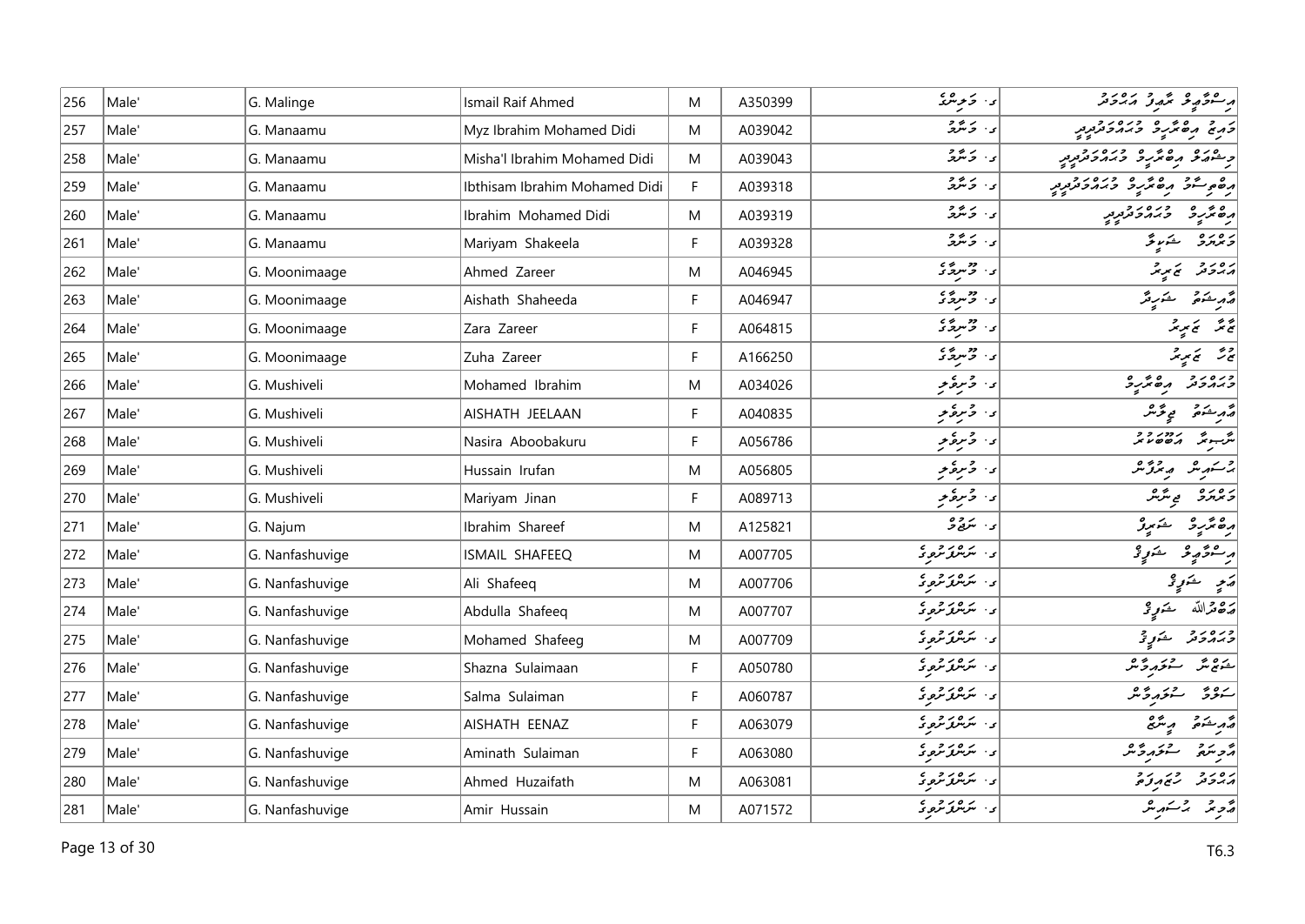| 282 | Male' | G. Nanfashuvige | Mohamed Uvaish Ismail | M           | A327231 | ء ستر مشتر ترویح           | ورەرو دەرىقە مەشۋىدۇ                                                                                 |
|-----|-------|-----------------|-----------------------|-------------|---------|----------------------------|------------------------------------------------------------------------------------------------------|
| 283 | Male' | G. Nanfashuvige | Fathmath Eeman Amir   | F           | A343059 | <sub>ى</sub> سىرسى ترەپچ   | توجوجو برؤيثر ومحرمه                                                                                 |
| 284 | Male' | G. Nanfashuvige | Ibrahim Yaish Mohamed | M           | A349611 | <sub>ی</sub> سرچونه و په   | תשתיכ תקים במחבת                                                                                     |
| 285 | Male' | G. Nanfashuvige | Ali Maish Mohamed     | M           | A349612 | ى سەھەر تەرە               | ג׳בְ בֹתֱיִם בְּגמִכִת                                                                               |
| 286 | Male' | G. Nanfashuvige | Maahil Ahmed Nazim    | M           | A349682 | ى سەھۇترە ئ                | وٌرو رورد مگرو                                                                                       |
| 287 | Male' | G. Nanfashuvige | Hussain Anoof Ali     | M           | A372198 | ى سىرتىرىمى ترەپ           | ر مسكور مركز من المجمع المجمع المجمع المحمد المحمد المجموع المجموع المجموع المجموع المجموع المجموع ا |
| 288 | Male' | G. Neelo Reef   | Nafha Naseem          | F           | A075917 | ، سرگر سرو<br>.            | برەپر بىر بە                                                                                         |
| 289 | Male' | G. New Pompiya  | Ahmed Shimau          | M           | A025062 | ى سىدۇ ئ <sub>ىر ق</sub> ۇ | أربروتر المسوفر                                                                                      |
| 290 | Male' | G. New Pompiya  | AISHATH SHIRMEENA     | F.          | A035044 | ء سرمز محرور محر           | أقهر مشكرة المستشر ومتر                                                                              |
| 291 | Male' | G. New Pompiya  | Zareena Hassan Fulhu  | $\mathsf F$ | A066470 | ء مبرد و دو بر             | ئىمپىتى ئەسەمدىرى                                                                                    |
| 292 | Male' | G. New Pompiya  | Fathimath Shiuna      | F           | A067413 | ، سرچينو پر گ              | ۇچ <sub>ر</sub> ىر ھېرىگە                                                                            |
| 293 | Male' | G. New Sight    | Aminath Sheroza       | $\mathsf F$ | A057353 | ى سرمز سكره هي             | ے صحیح<br>مشو تیر ہے<br>ۇ ئەسىر                                                                      |
| 294 | Male' | G. New Sight    | Mohamed Shereez       | M           | A081551 | ای سروکردهی                | ورەرو ئىچى                                                                                           |
| 295 | Male' | G. New Sight    | Ahmed Riyaz           | M           | A138157 | ى سرىر سىرى                | أرور ويرشو                                                                                           |
| 296 | Male' | G. New Sight    | Khalida Ali           | $\mathsf F$ | A144740 | ی سرمر شورهی               | ڈوِتر کے د                                                                                           |
| 297 | Male' | G. New Sight    | Hussain Shah          | M           | A153087 | ء سرمر مسكور هي            | جر سەر شەر ھەر                                                                                       |
| 298 | Male' | G. New Sight    | Mariyam Shama         | F           | A319082 | ی سرمر کردیج               | رەرە شەپ                                                                                             |
| 299 | Male' | G. New Sight    | Aishath Shaufa        | F           | A347936 | ى سرمز كەر ھ               | ه ديگر د دو                                                                                          |
| 300 | Male' | G. Niusha       | Aminath Ahmed Didi    | F           | A056658 | ى سرگىشە                   | أأدمر أوالملح والمعالج والمراجع                                                                      |
| 301 | Male' | G. Niusha       | Aishath Sineen Afzal  | $\mathsf F$ | A161785 | ای سرچينځ                  |                                                                                                      |
| 302 | Male' | G. Niusha       | Mohamed Shaihaan Shah | M           | A165055 | ى سرگە ئە                  | ورەرو ئەرگىرىش ئەر                                                                                   |
| 303 | Male' | G. Niyaama      | Mariyam Leena         | $\mathsf F$ | A024006 | ى سەرگە                    | دەرە پەر                                                                                             |
| 304 | Male' | G. Niyaama      | Aminath Shareef       | $\mathsf F$ | A033302 | ى سەڭرى                    | ۇ ئەسكە ئەسكىرى                                                                                      |
| 305 | Male' | G. Niyaama      | Gulaiha Shareef       | F           | A056311 | ى سەڭرى                    | تۇخرىر شىمبرۇ                                                                                        |
| 306 | Male' | G. Niyaama      | Asad Shareef          | M           | A141724 | ى سرگرگر                   | بر ۱۵۰۵ د<br>مرگسترونر<br>ے موثر                                                                     |
| 307 | Male' | G. Niyaama      | Anwar Shareef         | M           | A152381 | ى سرگرىگر                  | برەر دېمبرو                                                                                          |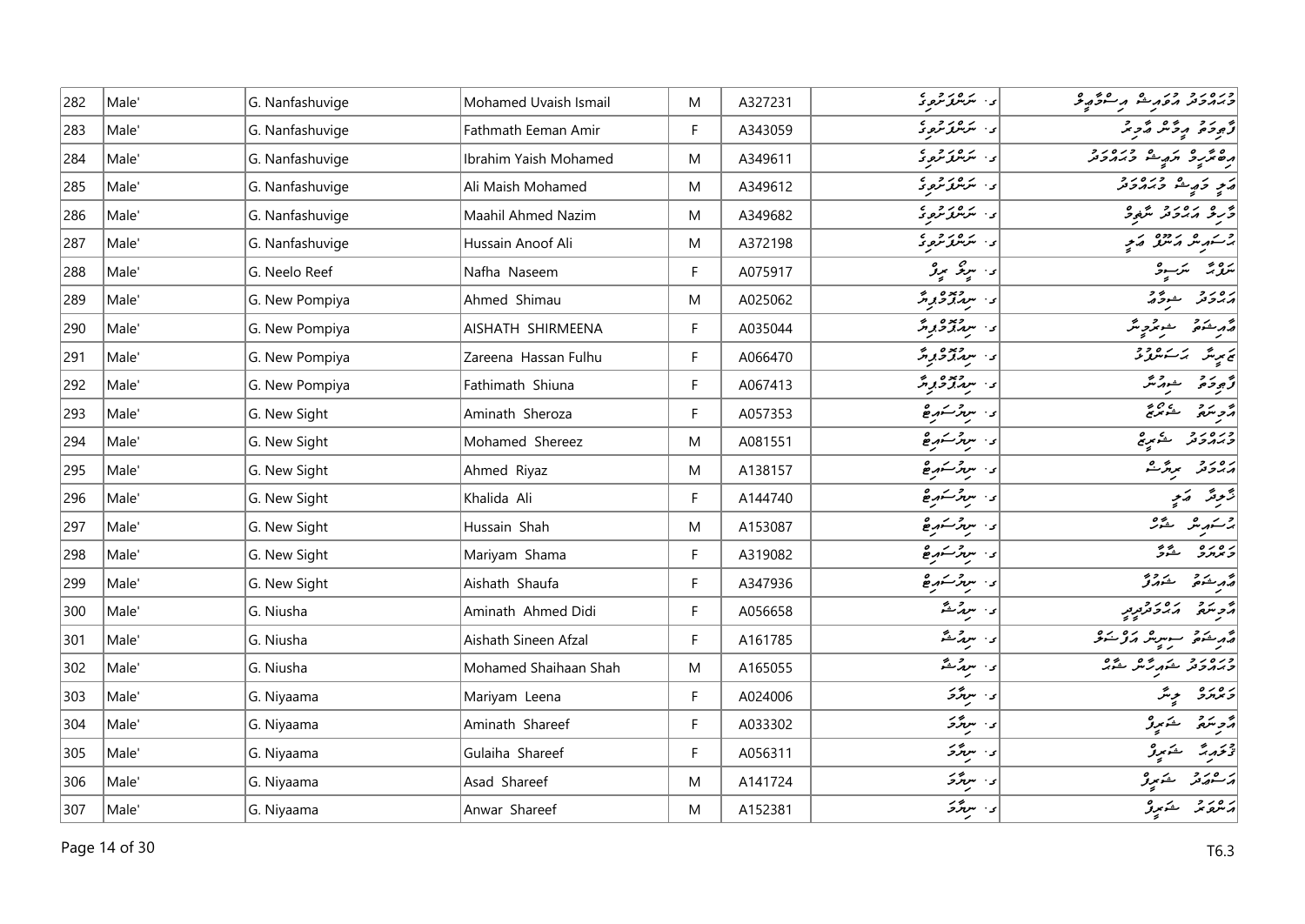| 308 | Male' | G. Niyaama         | Aishath Thifla                    | F         | A156360 | ى سەڭرى                                         | أممر شده ووقر                                |
|-----|-------|--------------------|-----------------------------------|-----------|---------|-------------------------------------------------|----------------------------------------------|
| 309 | Male' | G. Noomara Hiya    | Ashfaq Ibrahim                    | ${\sf M}$ | A000027 | دور پر پر<br>سرچ بر بر<br>ى ٠                   | ېر شو ژي <sub>نې</sub><br>ەھ ئەرج            |
| 310 | Male' | G. Noomara Hiya    | Raheema Moosa Didi                | F         | A034339 |                                                 | ىرىر ئىچ<br>ستنگېږدر<br>ځ                    |
| 311 | Male' | G. Noomara Hiya    | Asiya Ibrahim                     | F         | A045686 | ود به به به<br>د ۱۰ سرچ بور پژ                  | رمج سے دوگر<br>مەھترىرى                      |
| 312 | Male' | G. Noomara Hiya    | Thorig Ibrahim                    | ${\sf M}$ | A053833 | ود به به به<br>د ۱۰ سرچ بور پژ                  | ە ھەمەر 2<br>بەھەمەر 2<br>پر<br>جو سر تر     |
| 313 | Male' | G. Noomara Hiya    | Raad Thoriq Ibrahim               | ${\sf M}$ | A164727 | ى سىز تەرەپىر                                   | בל הבוצ תסתים                                |
| 314 | Male' | G. Noomaraage      | Shifara Ali Hussain               | F         | A039521 | و در بر در د<br>د ۱ سرچ مرد                     | جوڙنڌ ڏي پڙڪريش                              |
| 315 | Male' | G. Noomaraage      | Ahmed Shafgath Ali                | ${\sf M}$ | A039522 | و در بر در د<br>د ۱ سرچ مرد                     | رەر دىرەر دەپر                               |
| 316 | Male' | G. Noomaraage      | Aminath Shareefa                  | F         | A039523 | ود بر ده د.<br>د ۱ سرچ مرد                      | أأولكم المستمران                             |
| 317 | Male' | G. Noomaraage      | Mohamed Sharif Ali                | M         | A048513 | ود ده.<br>د ۱ سرچ برو                           | ورەرو ئىرو كو                                |
| 318 | Male' | G. Noomaraage aage | Latheefa Moosa Didi               | F         | A000260 | د د در پر د د د<br>د ۰ متر <del>د</del> بر د ار | تزەر ئىقسىمىسى ئىستىمىتى ئىستان              |
| 319 | Male' | G. Noomaraage aage | Mohamed Shaheen                   | M         | A000261 | د به دور و د د د د<br>د ۱۰ سرچ بر د د           | ورەرو ئەرش                                   |
| 320 | Male' | G. Nooraan         | Mohamed Nabeel Ahmed              | M         | A032237 | ر به ده می هر                                   | כנסגב גם גםגב                                |
| 321 | Male' | G. Nooraan         | Fathimath Afeef                   | F         | A033773 | ر بیر بره<br>د اسر پر س                         | توجوختم الكرير                               |
| 322 | Male' | G. Nooraan         | Ahmed Hussain                     | M         | A044444 | ر بیر بره<br>د اسر پر س                         | أرەرو وسور                                   |
| 323 | Male' | G. Nooraan         | Shifana Ahmed Bushry              | F.        | A128653 | ر به ده م                                       | جرگ ده ده د هڅو                              |
| 324 | Male' | G. Nooraan         | Aminath Mansha Ahmed              | F         | A309672 | ر به ده م                                       | و دو ده شهره ده دو                           |
| 325 | Male' | G. Pompiyaa Lodge  | Haleema Shahida                   | F         | A001226 | ى بوھ پوهر پوه                                  | <i>ړې چې شرور</i>                            |
| 326 | Male' | G. Pompiyaa Lodge  | Mariyam Shamiha                   | F         | A001227 | ر بره و دیده<br>د گرفربر فرم                    | ر ه ر ه<br><del>و</del> بربرو<br>ستتكور      |
| 327 | Male' | G. Pompiyaa Lodge  | Ahmed Shihad                      | M         | A001228 | ر سوه و پریده<br>د گرفربورمون                   | ره رو شورو<br>م.رو تر شورگر                  |
| 328 | Male' | G. Pompiyaa Lodge  | Mohamed Shihad                    | M         | A045425 | ر برو پر پر ده<br>ر برو پر پر پر                | ورەر د بەر<br><i>دىرە</i> رتە شە <i>ر</i> تە |
| 329 | Male' | G. Pompiyaa Lodge  | Ahmed Nizar                       | M         | A066355 | ر برو پر پر پر ه<br>ر برو پر پر پر              | رەرو سۆر                                     |
| 330 | Male' | G. Pompiyaa Lodge  | Fathmath Rasheeda Hassan<br>Fulhu | F         | A066471 | ر برو پر پر ده<br>ر برو پر پر پره               | ۋە ئەڭ ئەسپىگە ئەسەسمەر ئ                    |
| 331 | Male' | G. Pompiyaa Lodge  | Aminath Shaheen                   | F         | A067391 | ر بره پره بره<br>ر برگر پرترمرم                 | لترديبهم                                     |
| 332 | Male' | G. Pompiyaa Lodge  | Ismail Shihadh                    | ${\sf M}$ | A113826 | ى بوھ پوهر پوه                                  | أبر سىرى تورى بىر ئىشتى ئىر                  |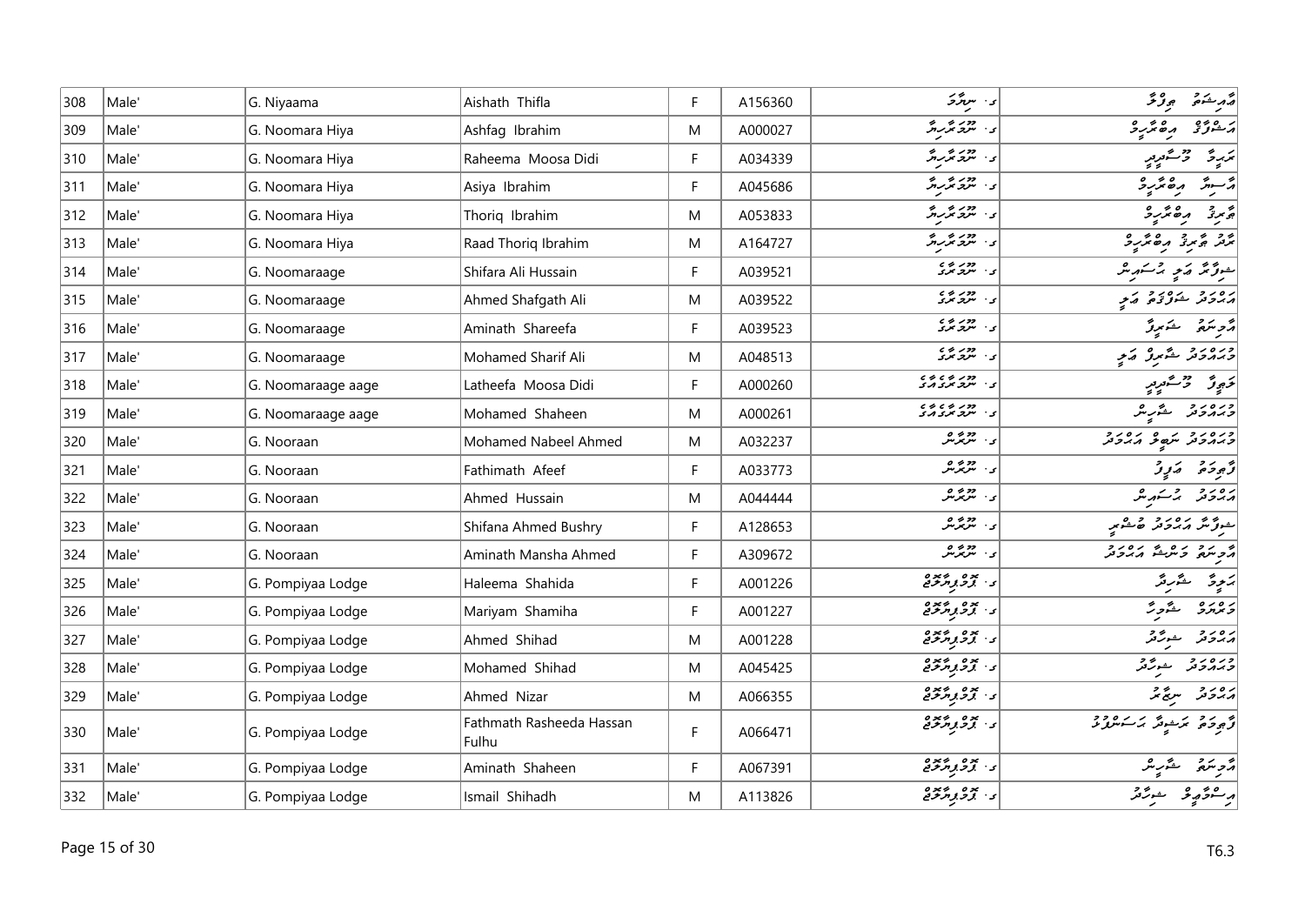| 333 | Male' | G. Pompiyaa Lodge | Abdulla Shihad            | M         | A113827 | ، برو پر پر ده             | بره و الله شو <i>رٌ مر</i><br>مصر الله شورٌ مر |
|-----|-------|-------------------|---------------------------|-----------|---------|----------------------------|------------------------------------------------|
| 334 | Male' | G. Pompiyaa Lodge | Adam Shihad               | M         | A130824 | ، بره پرتروپو              | وره خوره<br>م <i>ن</i> ور خورمر                |
| 335 | Male' | G. Pompiyaa Lodge | Ismail Zakwan Shihad      | ${\sf M}$ | A161262 | ء بيرو بورغرمو             | ر شو <i>ڈر بی نام کار شور تو</i>               |
| 336 | Male' | G. Pompiyaa Lodge | Ibrahim Shaihan Shihad    | M         | A349209 |                            | رەتمرە خىرتمى جەتىر                            |
| 337 | Male' | G. Pompiyaage     | Mohamed Waheed            | M         | A000286 | .<br>ئ جۇڭ بورگرى          | ورەرو كەيد                                     |
| 338 | Male' | G. Pompiyaage     | Asiyath Shahula           | F         | A000288 | ر بره ور.<br>د گردگرمرد    | و استرو کے استعمار کر                          |
| 339 | Male' | G. Pompiyaage     | AZEEZA MOHAMED            | F         | A000289 | ى بېروپورتر                | مَيِّ حَمَد مَرْ                               |
| 340 | Male' | G. Pompiyaage     | Mariyam Salwa             | F         | A000292 | ړ ، بود پوهره              | ره ره ده و                                     |
| 341 | Male' | G. Pompiyaage     | Ismail Siraj              | ${\sf M}$ | A000397 | ى بېرە بور <i>ە</i> ئ      | ر شۇ ئەقر<br>سوئدة                             |
| 342 | Male' | G. Pompiyaage     | Ismail Riyaz              | M         | A035257 | ى بېروپورتر                | رىشۇر ئىر                                      |
| 343 | Male' | G. Pompiyaage     | Adam Niyaz                | ${\sf M}$ | A043753 | ر سوه و دره<br>د برگرفرمرد | پژره<br>د ترو<br>سرپڑھ                         |
| 344 | Male' | G. Pompiyaage     | Fathimath Lamaan          | F         | A072564 | ، برو پرې                  | توجوه تره مه                                   |
| 345 | Male' | G. Pompiyaage     | Mohamed Reehaan Riyaz     | ${\sf M}$ | A158236 | ړ سره پرې<br>د گرڅ ترمرد   | ورەرو برقىر برقت                               |
| 346 | Male' | G. Pompiyaage     | Ali Miruhaan Hassan       | M         | A158863 | ، بيرو پرچمۍ               | كالمجا والجرممان كالكامل                       |
| 347 | Male' | G. Pompiyaage     | FATHIMATH REEMAAZ RIYAZ   | F         | A161749 | ړ موه ورځ<br>د گرڅورگرۍ    | وتجوخاه بردمج برازعه                           |
| 348 | Male' | G. Radium ge      | Ahmed Ajaadh              | M         | A326401 | ى ئىم يەم 25               | رەر دىرى                                       |
| 349 | Male' | G. Radium ge      | Sidhra Yoosuf             | F         | A326699 | ى ئېرومۇ                   | سەتىرىتى ھۆر جەم                               |
| 350 | Male' | G. Radium ge      | Mohamed Idaam             | M         | A326701 | ى ئىگە ئەھ                 | وبرعدي رقرو                                    |
| 351 | Male' | G. Red Pearl      | Enaas Hussain             | F         | A036530 | ى سىمى ئۇنىرىتى            | رېترت برختمبرېتر                               |
| 352 | Male' | G. Red Pearl      | Rifau Ali                 | ${\sf M}$ | A053845 | ى سىمى تۇبىرى              | بروژه اړم                                      |
| 353 | Male' | G. Red Pearl      | Aishath Amanee            | F         | A054034 | ى سىمىغ تۇيىرى             | ۇرشۇ دۇس                                       |
| 354 | Male' | G. Red Pearl      | Ahmed Ahusan              | ${\sf M}$ | A154113 | ى سىمى تۇبىرى              | رەرد رەب                                       |
| 355 | Male' | G. Red Pearl      | Mohamed Aiman Ibrahim     | M         | A154118 | ى سىمەتۇپرۇ                | כל סנב גגביל גם הלגב                           |
| 356 | Male' | G. Rediamgeaage   | Hawwa Abdulla Didi        | F         | A069429 | $5955952 - 5$              | بره به سره دالله مرمر                          |
| 357 | Male' | G. Ribinsc        | Lugumaan Ahmed Didi       | ${\sf M}$ | A059086 | ، برەمگرىشى <i>ما</i>      | وووه مده رورو<br>تروکو مدروتربربر              |
| 358 | Male' | G. Ribinsc        | Mohamed Ilyushin Lugumaan | ${\sf M}$ | A138716 | ای بره مردمه               | כנסגב הכתיבית כבבים<br>כמהכת הכתיבית כבכת      |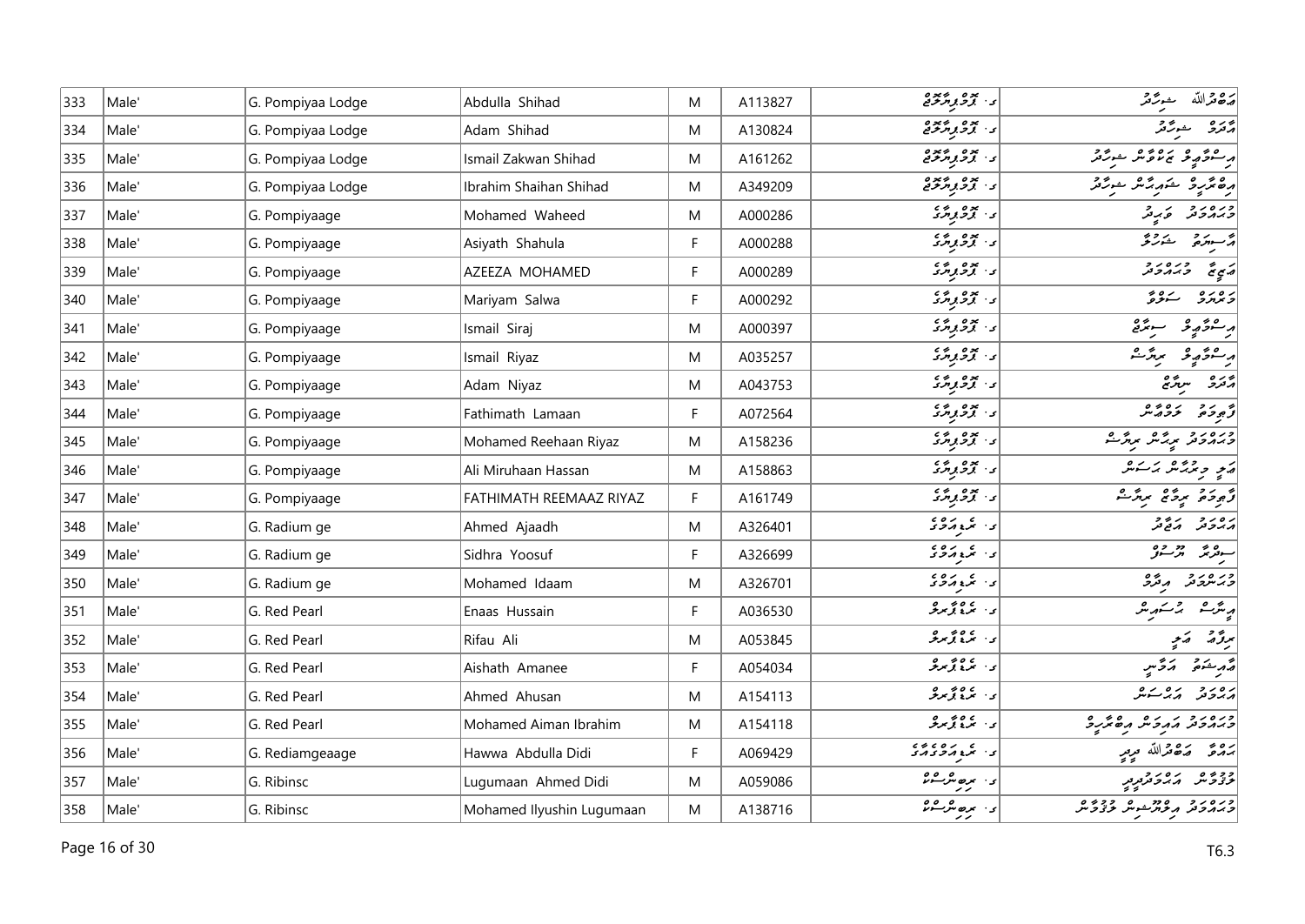| 359 | Male' | G. Ribinsc     | Mariyam Nathalia Luguman | F           | A138717 | $rac{0}{\sqrt{1-\frac{1}{1-\frac{1}{1-\frac{1}{1-\frac{1}{1-\frac{1}{1-\frac{1}{1-\frac{1}{1-\frac{1}{1-\frac{1}{1-\frac{1}{1-\frac{1}{1-\frac{1}{1-\frac{1}{1-\frac{1}{1-\frac{1}{1-\frac{1}{1-\frac{1}{1-\frac{1}{1-\frac{1}{1-\frac{1}{1-\frac{1}{1-\frac{1}{1-\frac{1}{1-\frac{1}{1-\frac{1}{1-\frac{1}{1-\frac{1}{1-\frac{1}{1-\frac{1}{1-\frac{1}{1-\frac{1}{1-\frac{1}{1-\frac{1}{1-\frac{1}{1-\frac{1}{1-\frac$ | ני ני הודע להודע בינית                     |
|-----|-------|----------------|--------------------------|-------------|---------|-------------------------------------------------------------------------------------------------------------------------------------------------------------------------------------------------------------------------------------------------------------------------------------------------------------------------------------------------------------------------------------------------------------------------|--------------------------------------------|
| 360 | Male' | G. Rose Field  | Khadeeja Shareef         | F           | A022288 |                                                                                                                                                                                                                                                                                                                                                                                                                         | زَمْرِيحٌ سُنَجِرِرٌ                       |
| 361 | Male' | G. Rose Hill   | Aminath Shareef          | F           | A010981 | ى مىمىرى                                                                                                                                                                                                                                                                                                                                                                                                                | أأرض المستور                               |
| 362 | Male' | G. Rose Island | Nashwa Abdulla           | F           | A040936 | ه می شمه کرده و ده<br>د استخدام کرده                                                                                                                                                                                                                                                                                                                                                                                    | سَرَشْوَةً صَرْهَة مِّرَاللَّهُ            |
| 363 | Male' | G. Rose Island | Ruslan Abdulla           | M           | A040937 | ى بۇ ھەم ئەھ                                                                                                                                                                                                                                                                                                                                                                                                            | برحوشر وهقرالله                            |
| 364 | Male' | G. Rose Island | Mushaid Abdulla          | M           | A040938 | ى بر عند مركز من                                                                                                                                                                                                                                                                                                                                                                                                        | وحُمُّورٍ وَصَّوَلِلَّهُ                   |
| 365 | Male' | G. Rose Island | Abdulla Shareef          | M           | A040939 | ى بىر شەم كومى                                                                                                                                                                                                                                                                                                                                                                                                          | برە قرالله خوموثر                          |
| 366 | Male' | G. Rose Valley | Mariyam Shareef          | F           | A125204 | ی گروه کامحی                                                                                                                                                                                                                                                                                                                                                                                                            | رەرە شەرو                                  |
| 367 | Male' | G. Saafuaaru   | Mariyam Fayaza           | F           | A081760 | ى سۇرگەنز                                                                                                                                                                                                                                                                                                                                                                                                               | دەرە زېرگ                                  |
| 368 | Male' | G. Saafuaaru   | Fuhaira Shareef          | $\mathsf F$ | A081773 | ى شۇدە بۇ                                                                                                                                                                                                                                                                                                                                                                                                               | <i>وژنه پژ</i> ه شمېرژ                     |
| 369 | Male' | G. Saafuaaru   | Aminath Fayaza Ismail    | F.          | A102559 | ى سۇر ئەر                                                                                                                                                                                                                                                                                                                                                                                                               | ړې شه زېږ په شوګړو                         |
| 370 | Male' | G. Saafuaaru   | Raufa Ismail             | F           | A160134 | ى سۇر بۇرىر                                                                                                                                                                                                                                                                                                                                                                                                             | بروز رمائی و                               |
| 371 | Male' | G. Saafuaaru   | Mohamed Ismail           | M           | A167461 | ى سۇر بۇرى                                                                                                                                                                                                                                                                                                                                                                                                              | ورەرو مەئۇمى                               |
| 372 | Male' | G. Saafuaaru   | Ahmed Safraz             | M           | A361922 | ى سۇدىرى                                                                                                                                                                                                                                                                                                                                                                                                                | ره رو دره ده<br>مربروتر سنومر <sub>ی</sub> |
| 373 | Male' | G. Saafuaaru   | Aishath Maisha Hussain   | F           | A362492 | ى شۇدە بو                                                                                                                                                                                                                                                                                                                                                                                                               | وأرشكم ورشة وكركر                          |
| 374 | Male' | G. Samiyyaa    | Aminath Hussain          | F           | A066188 | <sub>ى</sub> سەھەدىگە                                                                                                                                                                                                                                                                                                                                                                                                   | أو دو در م                                 |
| 375 | Male' | G. Sea Rose    | Hussain Shareef          | M           | A054451 | $rac{\partial \mathcal{L}}{\partial x}$                                                                                                                                                                                                                                                                                                                                                                                 | چرىكىرىش كىتىمېرىتى<br>مەسكىرىش            |
| 376 | Male' | G. Shafag      | Hassan Aziz              | M           | A079902 | ى شۇڭ                                                                                                                                                                                                                                                                                                                                                                                                                   | برستى كالمجامج                             |
| 377 | Male' | G. Shafag      | Jamal Aziz               | M           | A095172 | ى - ستۇتى                                                                                                                                                                                                                                                                                                                                                                                                               | مَرَّجْرٌ – مَبِيِّ مِ                     |
| 378 | Male' | G. Shafag      | Saima Azeez              | F           | A122443 | ى شەرىج                                                                                                                                                                                                                                                                                                                                                                                                                 | شهرد كالمجامح                              |
| 379 | Male' | G. Shafaq      | Amaan Hassan Aziz        | M           | A330123 | ى شەرى                                                                                                                                                                                                                                                                                                                                                                                                                  |                                            |
| 380 | Male' | G. Shafag      | Najma Aziz               | F           | A348063 | ى شەرى                                                                                                                                                                                                                                                                                                                                                                                                                  | بترة وتوج                                  |
| 381 | Male' | G. Shafaq      | Sofia Aziz               | F           | A348064 | ى شەرى                                                                                                                                                                                                                                                                                                                                                                                                                  |                                            |
| 382 | Male' | G. Shafag      | Sadia Aziz               | F.          | A356647 | ى شۇڭر                                                                                                                                                                                                                                                                                                                                                                                                                  | ستمعرر<br>ر<br>د بچ                        |
| 383 | Male' | G. Sharoora    | Rishfa Rasheed           | F           | A071966 | ى شەھەر                                                                                                                                                                                                                                                                                                                                                                                                                 | ىرىقۇ كەنبەر                               |
| 384 | Male' | G. Sharoora    | Rifaq Rasheed            | M           | A072590 | ى - ستەتىرىنى                                                                                                                                                                                                                                                                                                                                                                                                           | بروگا بر <sub>شو</sub> ر                   |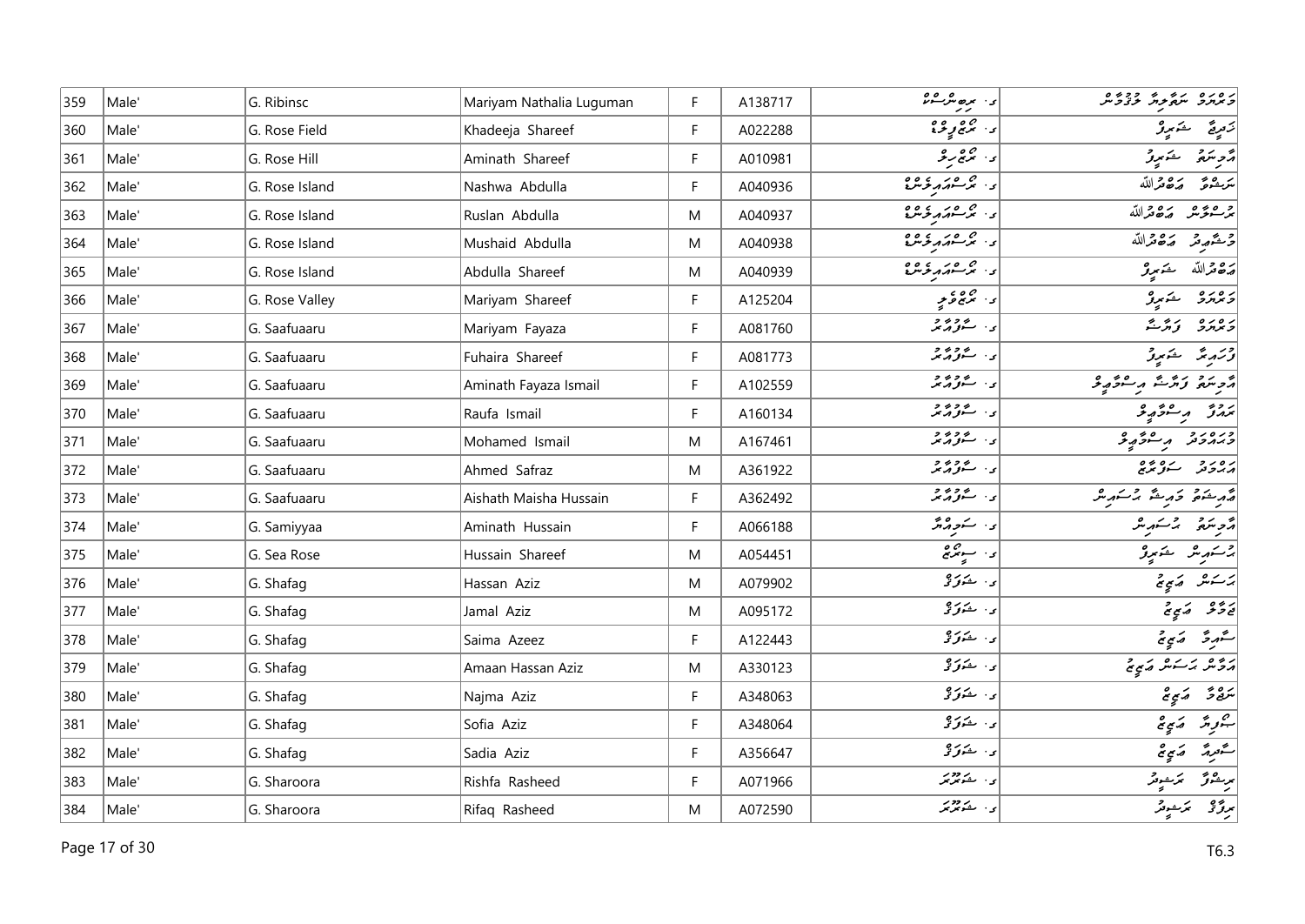| 385 | Male' | G. Sharoora          | Rifdha Rasheed                       | F  | A077207 | ى - ستەتىرىنى                                      | بروگر   برَڪونر                                         |
|-----|-------|----------------------|--------------------------------------|----|---------|----------------------------------------------------|---------------------------------------------------------|
| 386 | Male' | G. Sharoora          | Shimla Shareef                       | F. | A078126 | ى شەھەپىر                                          | خوقرقتى الحكامريز                                       |
| 387 | Male' | G. Sharoora          | Mohamed Rasheed Adam                 | M  | A078127 | ى شەھرىمە                                          | ورەر دېر مردور پرو<br>دېرمردنر مردور م <sup>و</sup> نرو |
| 388 | Male' | G. Sharoora          | Rizma Rasheed                        | F  | A155015 | ى شەھەر                                            | ره و تخر شوند<br>انترنتا شخص تخر شوند                   |
| 389 | Male' | G. Silsilaage        | Abdul Rasheed Zakariyya              | M  | A010504 | ى سوۋسوۇرۇ                                         | גם כם האייבוק בין החייבות                               |
| 390 | Male' | G. Silsilaage        | Ali Rasheed                          | M  | A078361 | ى سوۋىيەدى                                         | أصوب المركب وقرأ                                        |
| 391 | Male' | G. Silsilaage        | Aishath Ziyada                       | F  | A120108 | ى سوۋسو <i>ۋ</i> ى<br>س                            | وأرشنتم بإركز                                           |
| 392 | Male' | G. Silsilaage        | Aminath Ziyada                       | F  | A120924 | ى سوۋىسۇنى<br>س                                    | ړٌ د سَرَهٌ کلم پر تر                                   |
| 393 | Male' | G. Soasanee          | Sousan Luthfi                        | F  | A002442 | ، مشتملينې<br>د استعمل                             | سەر سىر ئىجار                                           |
| 394 | Male' | G. Soasanee          | Ahmed Raaidh Shareef                 | M  | A048242 | -- مشرشید<br>ای                                    | أرورة المركز المستمرة                                   |
| 395 | Male' | G. Soasanee          | Aishath Ihma Shareef                 | F. | A048260 |                                                    | وأرشكم وركز شهرو                                        |
| 396 | Male' | G. Sosunee Uthurubai | Dhifleen Mohamed Luthfee             | F. | A117516 | ى كەسكە ئەمدە برەك                                 | دو و شهر در در دو د                                     |
| 397 | Male' | G. Sosunee Uthurubai | Majid Mohamed Luthufee               | M  | A141017 | ى كەسكىر دورى                                      | وتحيد وبرورو وور                                        |
| 398 | Male' | G. Sosunee Uthurubai | Zakiru Mohamed Luthfee               | M  | A309717 | ى ئەسكە ئەمدە برەكىر                               | يج د د د د د د د و د و                                  |
| 399 | Male' | G. Sosunee Uthurubai | FATHIMATH MOHAMED<br><b>LUTHUFEE</b> | F. | A309720 | ى كەسكە ئەمدەر                                     | و و دره د د د د و د                                     |
| 400 | Male' | G. Sosunee Uthurubai | Naaif Mohamed Luthfee                | M  | A324327 | ى ئەسكە سەر قويرى كەر                              | شرو وبرورو وو                                           |
| 401 | Male' | G. Summer Rose       | Aishath Shareef                      | F. | A032515 | ، سە <i>زىرىرى</i>                                 | و د شوه شوبرو<br>م                                      |
| 402 | Male' | G. Swan Lake         | Fathimath Shareef                    | F  | A054614 | ه ۵ ده ۵ ده و<br>د ۱ سومو مولو مو                  | وَجوحَهِ شَهْرِوْ                                       |
| 403 | Male' | G. Swan Lake         | RADHAAN ABDUL SATTAR                 | M  | A343039 | ه ۵ ۵ ۵ ۵ و<br>ستومبر <del>و</del> ند<br>$\cdot$ s | נ כשים מסיכם מסשיב<br>מטקנית המטקנה המסימ               |
| 404 | Male' | G. Swing             | Shuaib Naseer                        | M  | A026894 | ى سىموشى                                           | شمكره شبوتر                                             |
| 405 | Male' | G. Swing             | Muneera Hussain                      | F. | A047640 | ى سىموشى                                           | دسرپر بر شهر مر                                         |
| 406 | Male' | G. Swing             | Mohamed Mazhar Naseer                | M  | A097164 | ء ، ڪھويھو                                         | ورەر د دردر پرېپ                                        |
| 407 | Male' | G. Swing             | Ibrahim Kashif Naseer                | M  | A099956 | ى سىموشى                                           | رەقى <i>گەد</i> ۇ ئ <sup>ې</sup> شوۋ ئىرسوقە            |
| 408 | Male' | G. Swing             | Ivan Nazim Naseer                    | M  | A120373 | ى سىموشى                                           | رٍوَّىْدْ مَرْبِوْ مَرَسِيدْ                            |
| 409 | Male' | G. Swing             | Nazim Naseer                         | M  | A301605 | ى سىموشى                                           | لتركور كتربيونر                                         |
|     |       |                      |                                      |    |         |                                                    |                                                         |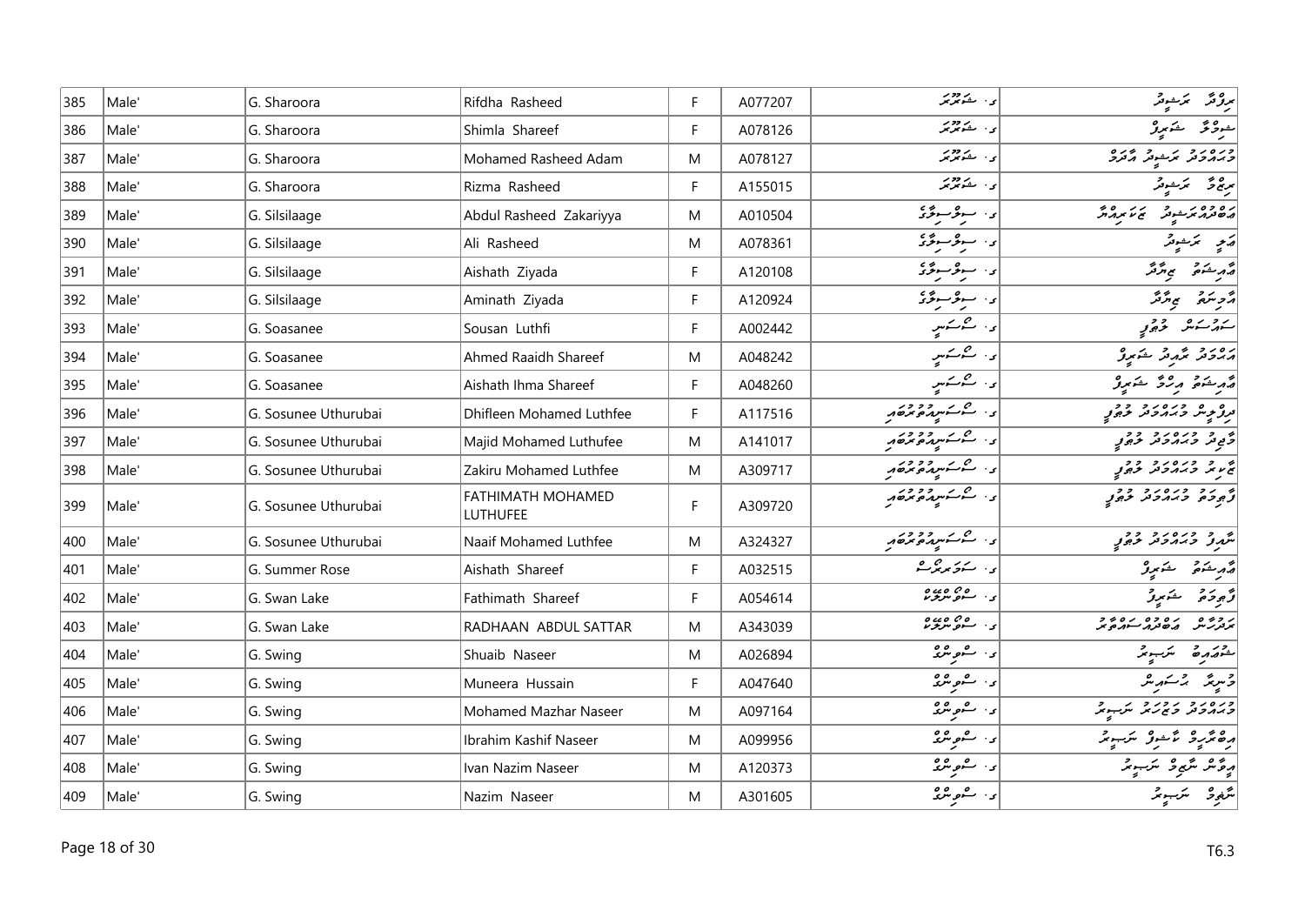| 410 | Male' | G. Swing           | Aminath Saany Naseer              | F         | A330043 | ار ، سش <i>و م</i> شر                        | أأروبتم أوتجسي بترسونه                               |
|-----|-------|--------------------|-----------------------------------|-----------|---------|----------------------------------------------|------------------------------------------------------|
| 411 | Male' | G. Thoanee Asseyri | Ismail Ziyadh                     | ${\sf M}$ | A000731 | ى مى مېرىم كەنتىمبر<br>ئ                     |                                                      |
| 412 | Male' | G. Thoanee Asseyri | Aminath Shifza                    | F         | A022729 | ى مى مىدە مەدىبە                             | أأروبتهم شوقريح                                      |
| 413 | Male' | G. Thoanee Asseyri | Aboobakur Jauhary                 | M         | A059238 | ى ھېرمەدە مەر                                | גמג ככני הפרית                                       |
| 414 | Male' | G. Thoanee Asseyri | Aishath Jooliya                   | F         | A066198 | ى مى مەركەت ئىسىمبە<br>ئەسىم مەركەت ئىسىمبەر | أقرم يشوهوا المحتج فروش                              |
| 415 | Male' | G. Thoanee Asseyri | Mariyam Minha                     | F         | A085138 | ى مى مەدەبىيە<br>يەن ھېرىدە مەدىب            | دەرە دەپ                                             |
| 416 | Male' | G. Thoanee Asseyri | Azfar Aboobakuru                  | M         | A106905 | ى ئەھمىرىدە مەسىر                            | 77/77/<br>بره و بر حم                                |
| 417 | Male' | G. Thoanee Asseyri | Fathimath Muna                    | F         | A254052 | ى ھېرمەدىسىمىر                               | توجوجو وتر                                           |
| 418 | Male' | G. Thoanee Asseyri | Mohamed Mubeen                    | M         | A339474 | ى مى مەركەت مىسىمبىر<br>ئ                    | وره رو و و عر                                        |
| 419 | Male' | G. Thoanee Asseyri | Aishath Lamha Thohir              | F         | A339620 | ى ئەھمىرىدە ھەيمىر<br>ئ                      | و دره ده و و د                                       |
| 420 | Male' | G. Topaz           | Abdulla Ashraf                    | M         | A000523 | ر بهو <i>ه</i><br>د ځگري                     | برە قراللە برخىغر                                    |
| 421 | Male' | G. Topaz           | Ali Muaz                          | ${\sf M}$ | A000524 | پر پره<br>ي- ځ گري                           | أەسم دەۋ                                             |
| 422 | Male' | G. Topaz           | Hussain Riyaz                     | ${\sf M}$ | A000525 | ر بهو <i>ه</i><br>د ځگري                     | رحم مقریب مرتز شد.<br>مرتب <i>ع مرتز ش</i> د         |
| 423 | Male' | G. Topaz           | Ahmed Yasir                       | M         | A036979 | ر بروه<br>د ځنرنځ                            | رەرد پەسىر                                           |
| 424 | Male' | G. Topaz           | Aishath Muna                      | F         | A050124 | ر بهوه<br>د ان ع                             | أوكر الشوه المحامر                                   |
| 425 | Male' | G. Topaz           | Nisreen Mohamed                   | F         | A054059 | ر بروه<br>د ځنۍ                              | سرگرمر وزرورو                                        |
| 426 | Male' | G. Topaz           | Nafeesa Mohamed                   | F         | A062519 | ر بروه<br>د ځنۍ                              | بترريث وبره برو                                      |
| 427 | Male' | G. Topaz           | Mohamed Gasim                     | ${\sf M}$ | A064118 | ر بروه<br>د ځنۍ                              | ورەرو ۋىرو                                           |
| 428 | Male' | G. Topaz           | Fathimath Huda                    | F         | A067852 | ر بروه<br>د ځنۍ                              | قەدە دىگە                                            |
| 429 | Male' | G. Topaz           | Hammad Mohamed                    | M         | A115948 | ر بهوه<br>ر گاري                             | נס זה כנסנב<br>גתכת כגתכת                            |
| 430 | Male' | G. Topaz           | Ghassan Mohamed                   | M         | A115979 | ر بهوه<br>د ځنرنځ                            | ده شهر دره دد                                        |
| 431 | Male' | G. Topaz           | Nafha Mohamed                     | F         | A115982 | ر بهوه<br>د ځنرنځ                            | ره وره دو<br>سرگ وبردونر                             |
| 432 | Male' | G. Topaz           | AMINATH LUYOONA<br><b>MOHAMED</b> | F         | A337220 | ر بهوه<br>د ځگې                              | ם גב כחבש בגםגב<br>גבייטם, <del>ב</del> וגייג בגהבהג |
| 433 | Male' | G. Victoria        | Ibrahim Fayaz                     | M         | A001549 | ی ویقی پر                                    | رەپزىر زېزى                                          |
| 434 | Male' | G. Victoria        | MARIYAM KUREYSHIA                 | F         | A034059 |                                              | במתכ יצגיית                                          |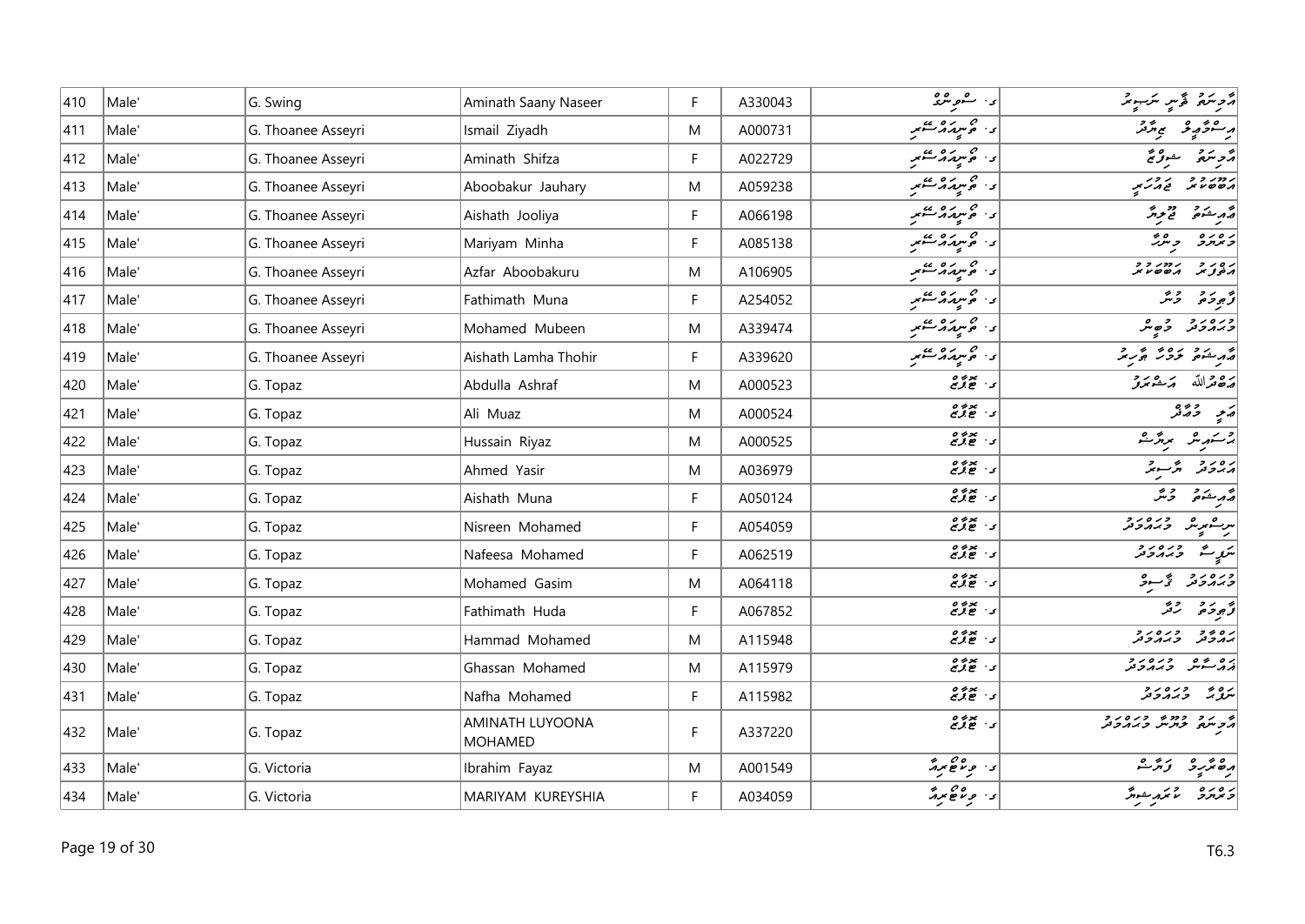| 435 | Male' | G. Victoria    | Aminath Gumeyria        | F           | A042024 | ى مەھىمە                                                                        | أأدوسكم ودعيه                                          |
|-----|-------|----------------|-------------------------|-------------|---------|---------------------------------------------------------------------------------|--------------------------------------------------------|
| 436 | Male' | G. Victoria    | Hussain Mohamed Manik   | M           | A045608 | ى ومقومة                                                                        | چرخهر مدر و در ور در د                                 |
| 437 | Male' | G. Victoria    | Saeeda Mohamed          | F           | A045871 | ا د ۱ مورانو محمد پر                                                            | شهرش وبره برو                                          |
| 438 | Male' | G. Victoria    | Aishath Gureyshia       | F           | A045872 | ای ویاسی                                                                        | ومستوفر تحتمد شور                                      |
| 439 | Male' | G. Victoria    | Fathimath Juveyriya     | F           | A045873 | ی ویقیمهٔ                                                                       | و ده ده مرسمه                                          |
| 440 | Male' | G. Victoria    | Ahmed Naeem             | M           | A051166 | ی و مقیرهٔ                                                                      | سمەر<br>پروژو                                          |
| 441 | Male' | G. Victoria    | Ibrahim Mohamed         | M           | A060166 | ני פיטיפיקה<br>ני פיטיפיקה                                                      | دە ئەرە دىرەرد                                         |
| 442 | Male' | G. Victoria    | Afiya Hussain Manik     | F           | A076933 | ی و نظیرهٔ                                                                      | ۇ ئۇيۇ ئەسكىرىكرىكىزىد                                 |
| 443 | Male' | G. Victoria    | Hawwa Ashiya            | F           | A076934 |                                                                                 | برە ئەشەر                                              |
| 444 | Male' | G. Victoria    | Mohamed Imthiyaz        | ${\sf M}$   | A103613 | ی و موضع مرد                                                                    | כמחכת חכתית                                            |
| 445 | Male' | G. Victoria    | Aishath Lamha Imthiyaz  | F           | A160330 | ی و یا ع مرمً                                                                   | مەر شوە بەد بەدە بەد                                   |
| 446 | Male' | G. Victoria    | Fathimath Dheena Ismail | F           | A326201 | $rac{1}{2}$                                                                     | ۇ <sub>ج</sub> وڭ بېرىگە بەس <sup>ى</sup> دۇر ق        |
| 447 | Male' | G. Victoria    | FATHIMATH FILWA FAYAZ   | F           | A326742 | $rac{1}{2}$                                                                     | ۋە دە روۋ زۇپ                                          |
| 448 | Male' | G. Victoria    | Ahmed Iyaan Imthiyaz    | ${\sf M}$   | A331476 | ی و عظیمه                                                                       | גפלב התייל תכתית                                       |
| 449 | Male' | G. Victoria    | Mohamed Iz'aan Ibrahim  | ${\sf M}$   | A337197 | ای ورام پرو                                                                     | ورەرو رومەر مەركىر                                     |
| 450 | Male' | G. Victoria    | Mariyam Shaura Naeem    | F           | A339657 |                                                                                 | د وره د د د پر سَمدٍ د                                 |
| 451 | Male' | G. West Wind   | Aminath Shibana         | F           | A036544 | ى ئۇسقۇمۇشى                                                                     | أزويتهم سوقاتر                                         |
| 452 | Male' | G. West Wind   | Raziyya Hassan          | F           | A052271 | $\frac{1}{2}$                                                                   | ىرىنىدە ئەسكىگە                                        |
| 453 | Male' | G. West Wind   | Mohamed Avsam Fuwad     | M           | A336204 | ی کی شکھ موسی                                                                   | وره ر و   ره   ره   و پ و<br>وبربرونر   برو سکو   وونر |
| 454 | Male' | G. White Cloud | Aida Saeed              | $\mathsf F$ | A047888 |                                                                                 | أقرمر متر مستوجد                                       |
| 455 | Male' | G. White Cloud | Mohamed Nasheed         | ${\sf M}$   | A151780 |                                                                                 | وره رو گرشونگر<br><i>وبر دو</i> گرشونگر                |
| 456 | Male' | G. White Cloud | Fathimath Eman Nasheed  | F           | A153632 |                                                                                 | قُرُوحَةً وحُمَّدُ سَبْدِوْ                            |
| 457 | Male' | G. White Cloud | Ismail Rayyan           | ${\sf M}$   | A159519 |                                                                                 | و عر و ده وه                                           |
| 458 | Male' | G. White Cloud | Ahmed Afzal Nasheed     | M           | A336526 |                                                                                 | رەر دەرە بەي ئەيدەر<br>مەردىر مەرىبەر ئىر              |
| 459 | Male' | G. White Cloud | Aishath Mohamed Nasheed | F           | A354139 | $\begin{bmatrix} 0 & 0 & 0 & 0 \\ 0 & 0 & 0 & 0 \\ 0 & 0 & 0 & 0 \end{bmatrix}$ | وأرشكم وبرود و كرشود                                   |
| 460 | Male' | G. White Cloud | Aminath Shifra          | F           | A400932 |                                                                                 | أمز سره و شور مگر                                      |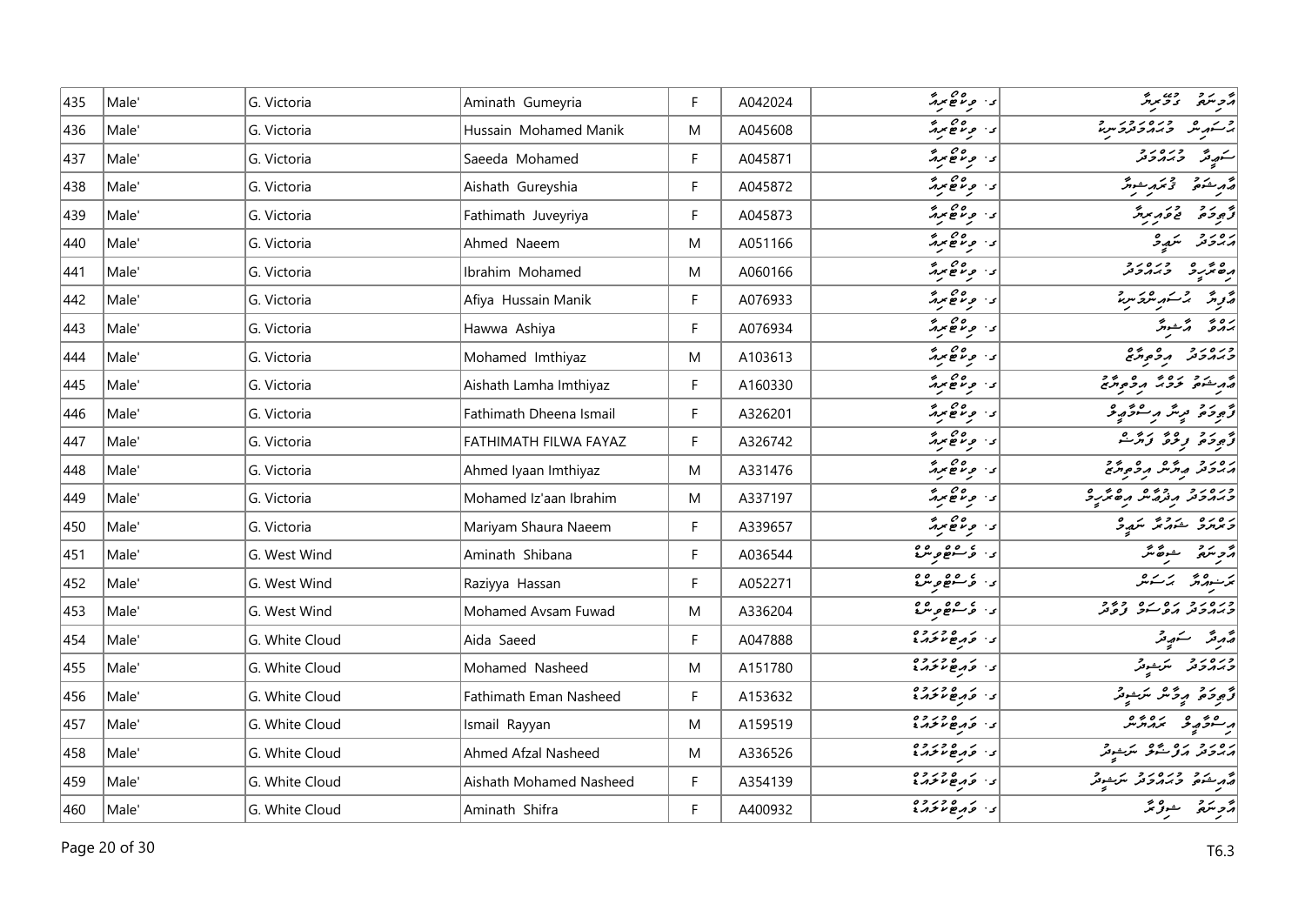| 461 | Male' | G. White Cloud   | Ismail Rayyan                 | M           | A405189 |                                                             | وحدة و مده و م                                        |
|-----|-------|------------------|-------------------------------|-------------|---------|-------------------------------------------------------------|-------------------------------------------------------|
| 462 | Male' | G. Wood Side     | IBRAHIM MADIH                 | M           | A027969 | كى مى تىم مى مىشرى                                          | ۇ تىر بۇ<br>ەرھ ئ <sup>ۆ</sup> ر ۋ                    |
| 463 | Male' | G. Zafnaa        | Zahiya Zareer                 | $\mathsf F$ | A040677 | ى سىمۇش                                                     | پج په پېښه په موسیقه<br>مخ                            |
| 464 | Male' | G. Zafnaa        | ABDUL GAYOOM                  | M           | A047043 | ى سىمۇش                                                     | ر ه د ه ر ه دده<br>پره ترنو د برتر                    |
| 465 | Male' | G. Zafnaa        | Abdul Azeez Mohamed           | M           | A061197 | ى ئىمۇش                                                     | و رە ر د<br><i>د ت</i> ەر تىر<br>ره وه ر<br>גەندىرى ي |
| 466 | Male' | G. Zafnaa        | NAWAZ ABDUL GAYOOM            | M           | A140730 | ى بىچ قەشر                                                  | ק מס קס קס המס<br>מקט הס המשל המש                     |
| 467 | Male' | G. Zafnaa        | Zaffa Abdul Gayoom            | F           | A166996 | ى بى ئۇنىگە                                                 | נים ניסיפים בספס<br>האת השתיבה את                     |
| 468 | Male' | H. Diamond Villa | Aishath Ali Didi              | $\mathsf F$ | A074976 | را ، ئەرىخىشقا بوڭر                                         | و<br>مگر شکو مگر میں<br>مگر                           |
| 469 | Male' | H. Esjehi Villa  | Ahmed Shah                    | M           | A048995 | ر. د هغه روځ                                                | برەر دەر يە                                           |
| 470 | Male' | H. Esjehiaage    | Aminath Mohamed               | F           | A044633 | $rac{c}{s}$                                                 | أثر مرد وره در                                        |
| 471 | Male' | H. Esjehiaage    | Mariyam Thifla Jameel         | F           | A074585 | $rac{c}{s}$ $rac{c}{s}$ $rac{c}{s}$ $rac{c}{s}$ $rac{c}{s}$ | د ورو پوژۇ غږد                                        |
| 472 | Male' | H. Esjehiaage    | Fathimath Nadhra Jameel       | F.          | A243601 | $\frac{c_1}{c_2} \frac{c_0}{c_1} \frac{c_1}{c_2} \cdots$    | توجدة المرديم المحارية                                |
| 473 | Male' | H. Esjehige      | Fathimath Mohamed             | F           | A048046 | ر، در های دی                                                | و ده دره دره                                          |
| 474 | Male' | H. Esjehige      | Ismail Shamin                 | M           | A048048 | ر، کەڪبىمىرى<br>ر، كەسىۋەرى                                 | أراع والموالي والمحافر المراجم                        |
| 475 | Male' | H. Esjehige      | Mariyam Eman Ismail Shamin    | F           | A160570 | ر. پر هې دی                                                 | دەرە پەۋىگە پەسكۈپ ئاھەر                              |
| 476 | Male' | H. Esjehige      | Fathimath Inaan Ismail Shamin | F           | A330921 | ر. ه شوه ره<br>ا                                            | وتجوخهم ويترشر وبالمؤوفر فالمحرش                      |
| 477 | Male' | H. Hathihaa      | Mohamed Aiysh                 | M           | A011788 | ر، رَبِّي                                                   | ورەر دىرگ                                             |
| 478 | Male' | H. Hathihaa      | Ahmed Fayaz                   | M           | A012711 | ر، رَمِرُّ                                                  | رەرد زېژمن                                            |
| 479 | Male' | H. Hathihaa      | Fayz Waheed                   | M           | A022343 | ر، رَ <sub>حو</sub> رٌ                                      | قەرىشق كەرىتى                                         |
| 480 | Male' | H. Hathihaa      | Mohamed Waheed Ahmed          | M           | A023710 | ر، رَمِرُّ                                                  | כנסקפ קבל הסקב                                        |
| 481 | Male' | H. Hathihaa      | Ramla Abdul Ghani             | F           | A026700 | ر، رَ <sub>حو</sub> رٌ                                      | ره و پره وه د پر                                      |
| 482 | Male' | H. Hathihaa      | Wafa Waheed Mohamed           | $\mathsf F$ | A052537 | ر، رَمِرُّ                                                  | وتم ورو ورود و                                        |
| 483 | Male' | H. Hathihaa      | Zaha Waheed                   | F           | A062472 | ر، ئەرج                                                     | ى ئىس كەرلىر                                          |
| 484 | Male' | H. Hathihaa      | FATHIMATH SHADHIN IBRAHIM     | F           | A131230 | ر، رَمِرُّ                                                  | توجد و شور مده بره مدرد                               |
| 485 | Male' | H. Hathihaa      | Mohamed Sama'an Ibrahim       | M           | A131346 | ر، رَبِّي                                                   | כנסגב גסדים סדים<br>במחבת הכמית תסדתיב                |
| 486 | Male' | H. Hathihaa      | Aishath Faiha Fayz            | F           | A165406 | ر، رَمِرُّ                                                  | أوالمرشوم والمراث والمراث                             |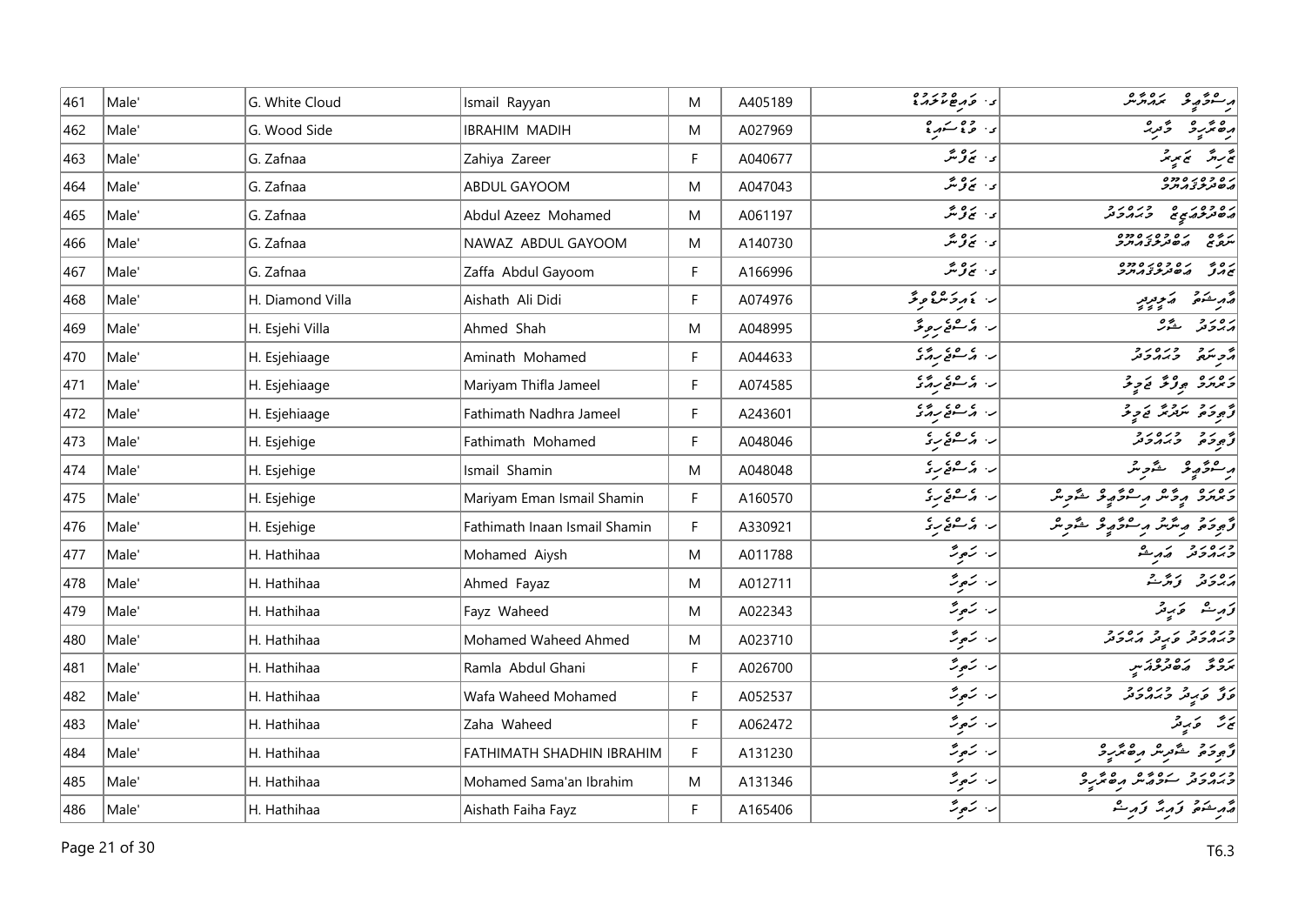| 487 | Male' | H. Hathihaa         | Maryam Fathika Fayaz     | F           | A341425 | ر، رَبِّي                 | دەرە ۋە ئارۇر                                                                     |
|-----|-------|---------------------|--------------------------|-------------|---------|---------------------------|-----------------------------------------------------------------------------------|
| 488 | Male' | H. Hathihaa         | Ahmed Masoon Hassan      | M           | A362003 | ر، رَمِرُدُّ              | دەرو رەھ رىرە                                                                     |
| 489 | Male' | H. Hathihaa         | Aishath Raneen Aiysh     | F           | A372357 | ر، رَبِّي                 | ومرشوق ترسر محمر وكمرا                                                            |
| 490 | Male' | H. Hireveri         | Ahmed Mausoom Mohamed    | M           | A048027 | ر رېمونمبر                | נסנכ נכנס כנסנכ<br>המכת כה-יכ כמהכת                                               |
| 491 | Male' | H. Hireveri         | Fathimath Mausooma       | F           | A053416 | ر ، رېژوگېر               | أو دو دو دو                                                                       |
| 492 | Male' | H. Hireveri         | Tholal Mohamed           | M           | A064657 | ر ، رېژونمبر              | ر وه دره د د<br>وگرگر د بر د تر                                                   |
| 493 | Male' | H. Hireveri         | Badhriyya Mohamed        | F           | A064660 | ر به ریمگامبر             | נכ סיב כנסנכ<br>סבנ <i>ינג</i> ול כמוכב                                           |
| 494 | Male' | H. Hireveri         | Tholiath Mohamed         | F           | A064673 | ر به ریمگارین             | ح د د دره د د                                                                     |
| 495 | Male' | H. Hireveri         | Badhuru Mohamed          | M           | A064674 | ر رېځونمو                 | נכפ כנסנפ<br>סבניו כמתכב                                                          |
| 496 | Male' | H. Hireveri         | Fathimath Saeeda Ibrahim | $\mathsf F$ | A154731 | ر به ریزهٔ مر             | وجوده سومد مقترره                                                                 |
| 497 | Male' | H. Hireveri         | Lizaz Mohamed            | M           | A340827 | ر به ریزهٔ مر             | وقرنر وبرورو                                                                      |
| 498 | Male' | H. Hireveri         | Thah'meed Mohamed        | M           | A357549 | ر رېځونمبر                | ره و دره دو<br>مرکب دیگر                                                          |
| 499 | Male' | H. Hireveri         | Mohamed Thashmeeth Ahmed | M           | A378051 | ر به ریزهٔ مر             | وره ر و بر ره و بره د <del>و</del><br><i>و بر</i> ړونر نوشو <sub>چ</sub> و ډبرونر |
| 500 | Male' | H. Hireveri         | Ali Thahneek Ahmed       | M           | A378052 | ر به ریزهٔ مر             | أأو أو المستعمل المستحفر                                                          |
| 501 | Male' | H. Medhuge          | Naazneen Ibrahim         | F           | A056050 | ر به و د<br>ر کوتوی       | شج سربند المقاسرة                                                                 |
| 502 | Male' | H. Munnaarudhoshuge | Aishath Ibrahim          | F           | A053847 |                           | ومرشو مقتررة                                                                      |
| 503 | Male' | H. Rihifas          | Aishath Mohamed          | F.          | A033976 | ر، بررۇش                  | و دره دره در د                                                                    |
| 504 | Male' | H. Rihifas          | Mohamed Hassaan Ahmed    | M           | A057856 | ر، بربرۇ شە               | وره ر د ده مه ه ره ر د<br>د بربرونر بربر شش بربرونر                               |
| 505 | Male' | H. Rihifas          | Yaeesh Ahmed Fazeen      | M           | A330919 | ر، برروگ                  | הקביל המכבר צאות                                                                  |
| 506 | Male' | H. Sakeena Manzil   | Aishath Ahmed Didi       | F           | A033746 | ر. سىر ئىر ئىر ئىر ئى     | و د شوه د د د د تر د د د د ا                                                      |
| 507 | Male' | H. Sakeena Manzil   | Ali Asgar Mohamed Ali    | M           | A040049 | ر. سەرپىرى شەير ق         | ג׳בָ ג׳-וֹגִיב כְּגִתְכִעַ גִיבְ                                                  |
| 508 | Male' | H. Sakeena Manzil   | Aishath Sheereen         | $\mathsf F$ | A040050 | ر. سەرپىرى شىرق           | ۇرىشكى شوپرىگر                                                                    |
| 509 | Male' | H. Sakeena Manzil   | Sakeena Mohamed Ali      | F           | A040066 | ر. سُمَا مُرْدَمْرُہِ وَ  | سكيانكر وبره بروانج                                                               |
| 510 | Male' | H. Sakeena Manzil   | Mahfooza Mohamed Ali     | F.          | A048419 | ر. سىر ئىر ئىر ئىر ئى     | رەددە درەرد مكر                                                                   |
| 511 | Male' | H. Sakeena Manzil   | Mohamed Hathim Ali       | M           | A057297 | ر. سىر ئىر ئىر ئىر ئى     |                                                                                   |
| 512 | Male' | H. Sakeena Manzil   | Mohamed Ali Nasir        | M           | A058451 | ر. س <i>ىر مەڭ شىر</i> قى | ورەرو كەيپ ئىگەند                                                                 |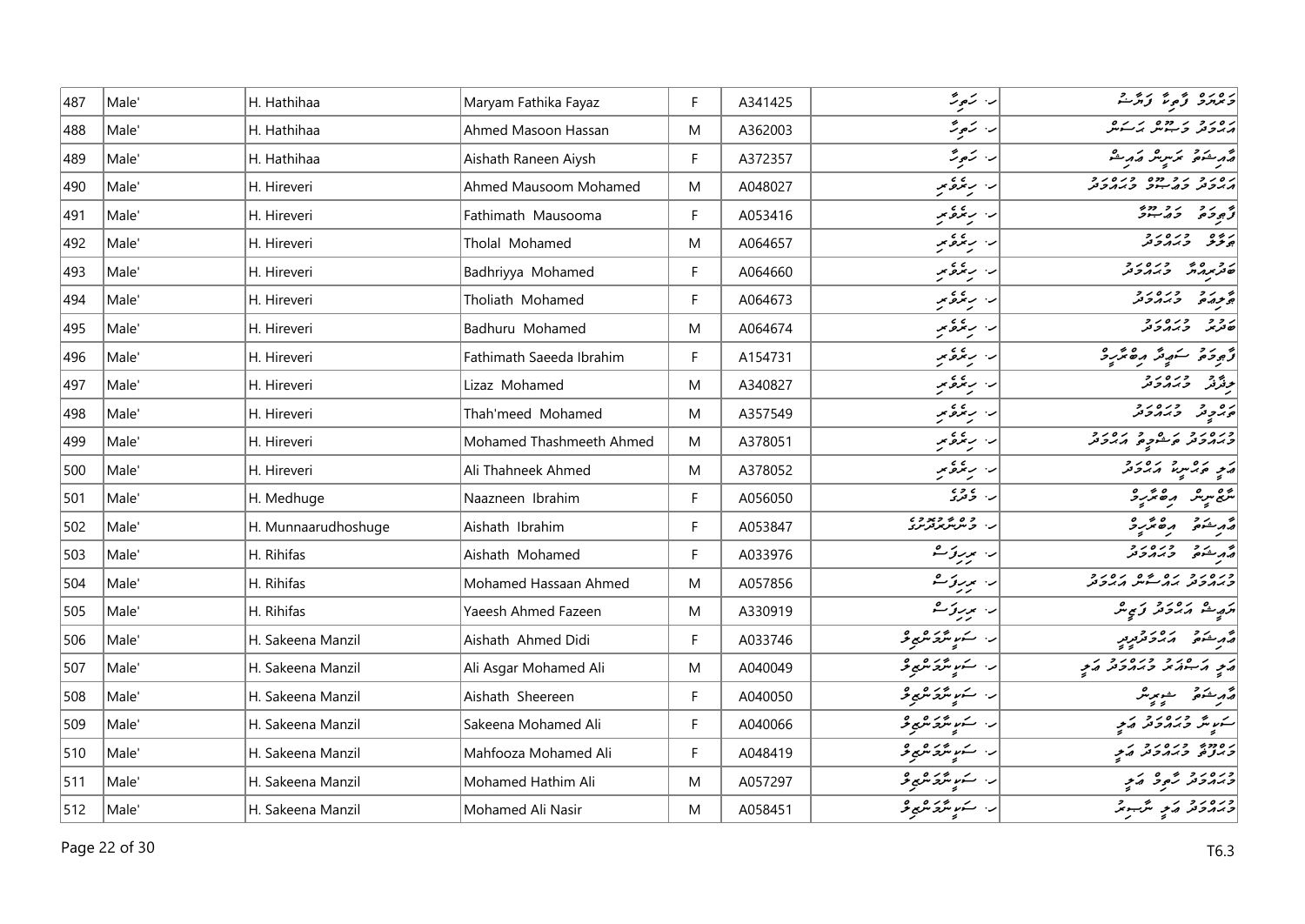| 513 | lMale'        | H. Sakeena Manzil | Mariyam Raya Ali Asgar          | F. | A148860 | ر، سەر ئەر قىرى بۇ          | גם גם שיש גם גם גב                                     |
|-----|---------------|-------------------|---------------------------------|----|---------|-----------------------------|--------------------------------------------------------|
| 514 | Male'         | H. Sakeena Manzil | Ahmed Raif Ali Asgar            | M  | A161750 | ر. سەيەتترىكتىنى ئى         | أيرود بمرو أيج أيسونه                                  |
| 515 | Male'         | H. Sakeena Manzil | Mohamed Raidh Ali Asgar         | M  | A322538 | ر. سەر ئىردىگىرى ئى         | ورەرو بۇرگ ھەر كەسەكمە                                 |
| 516 | Male'         | H. Sakeena Manzil | Ibrahim Yaaniu Shafeeg          | M  | A327134 | ر، سەر ئىگە ئىگە ئى         | رەڭرىر 3 ئۇسمە سىرىپ                                   |
| 517 | Male'         | H. Velires        | Shareefa Mohamed                | F. | A051121 | ر. غ و پژگ                  | شەموتى ئەرەر ئە                                        |
| 518 | lMale'        | H. Velires        | Shaistha Hamid Hameed           | F  | A078398 | ر. ۇرىئەشە                  | شَرْمِرْ مَشْ وَقَرْ بَرَدٍ قَرْ                       |
| 519 | Male'         | H. Velires        | Mohamed Ishnaan Hamid<br>Hameed | M  | A078399 | ر ، قرىر ترگ                | ديرودند مقصد محدد برجد                                 |
| 520 | Male'         | H. Villa de Sosun | Husam Abdulla                   | M  | A036552 | ر، پەنتى يەسەنىڭە           | 22 مَصْرَ 20 مِرَّاللَّه                               |
| 521 | lMale'        | H. Villa de Sosun | Humayd Abdulla                  | M  | A063840 | ر. پەنۇ يەشكەنلە            | أبرئر مردور الله                                       |
| 522 | Male'         | H. Villa de Sosun | Mariyam Shaliya Mohamed         | F. | A073903 | ر. پەنۇ يەشكەنلە            | ر ٥ ر ٥ مگورگر و ر ٥ ر و<br>  و بربرو شگورگر و بربروتر |
| 523 | Male'         | H. Villa de Sosun | Sajida Abdulla                  | F  | A074349 | ر، پەنتى يەسەنىڭە           | گەم <i>قر مەھ</i> قراللە                               |
| 524 | <i>Male</i> ' | H. Villa de Sosun | Aishath Laesha Mohamed          | F. | A114173 | ر، پەنتى يەسەنلە            | أمه مشكم كرمائي وبرورو                                 |
| 525 | Male'         | H. Villa de Sosun | Aminath Juhaina Mohamed         | F. | A329924 | ر، پرېژ، شرشېشر             | أثر مرد ومر شده دره در و                               |
| 526 | Male'         | H. White Diamond  | JAMEELA ALI KHALID              | F. | A040676 | $\mathcal{L}_{\mathcal{P}}$ | فَاحٍ قَرَ مَنْ وَقَرْبَهُ                             |
| 527 | Male'         | H. White Diamond  | ZAIF HASSAN FAZAL               | M  | A092632 |                             | ىم بۇ برسىش تەشكى                                      |
| 528 | Male'         | H. White Diamond  | Rubiya Hassan Fazal             | F. | A334005 | $\frac{2}{3}$               | اپرەرىژ برىشىر زېشۇ                                    |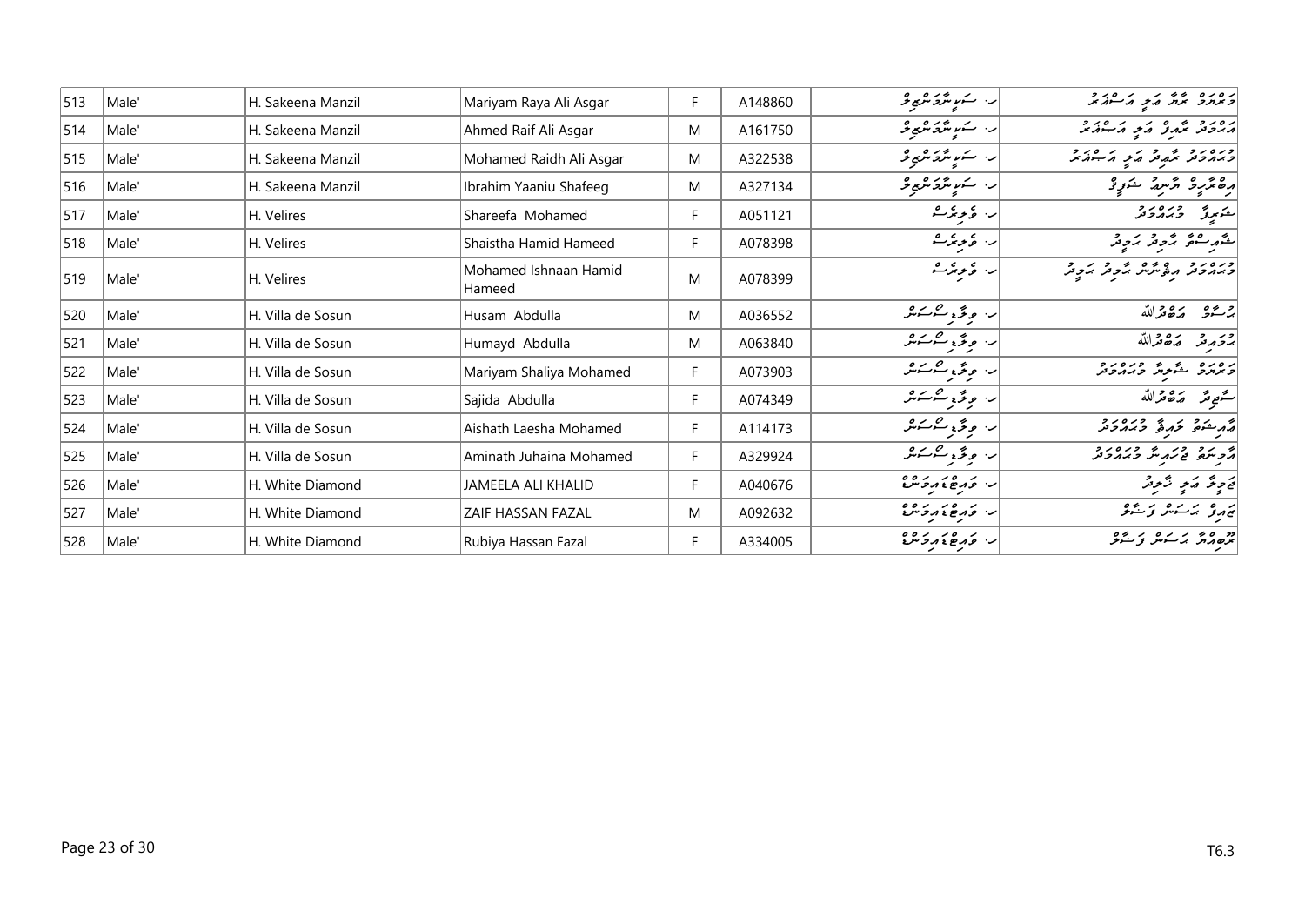## *w7qAn8m? sCw7mRo>u; wEw7mRw;sBo<*

| ' مرمر | 'يئرىثر: |
|--------|----------|
|        |          |
|        |          |
|        |          |

## *w7q9r@w7m> sCw7qHtFoFw7s; mAm=q7 w7qHtFoFw7s;*

| ىر تە | $\mathcal{O} \times$<br>$\sim$ | $\sim$<br>. . | لترنثر |
|-------|--------------------------------|---------------|--------|
|       |                                |               |        |
|       |                                |               |        |
|       |                                |               |        |

| انترنثر: | $^{\circ}$ | يبرهر | $^{\circ}$<br>سرسر |
|----------|------------|-------|--------------------|
|          |            |       |                    |
|          |            |       |                    |
|          |            |       |                    |

| ىرتىر: | $^{\circ}$<br><sup>-</sup> سرسر | اير هر: | ر ه |
|--------|---------------------------------|---------|-----|
|        |                                 |         |     |
|        |                                 |         |     |
|        |                                 |         |     |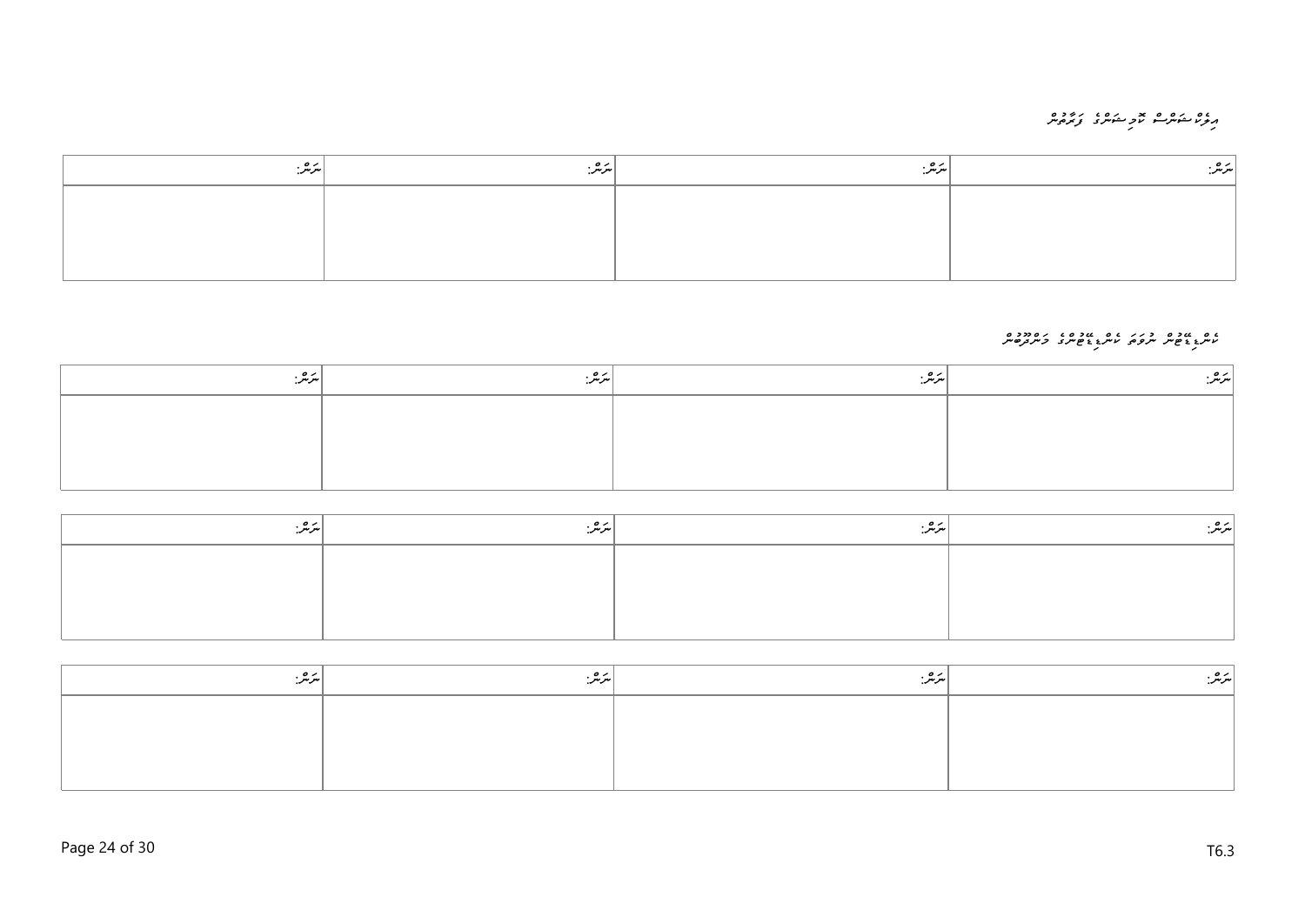| يزهر | $^{\circ}$ | ىئرىتر: |  |
|------|------------|---------|--|
|      |            |         |  |
|      |            |         |  |
|      |            |         |  |

| متريثر به | 。<br>'سرسر'۔ | يتزيترا | سرسر |
|-----------|--------------|---------|------|
|           |              |         |      |
|           |              |         |      |
|           |              |         |      |

| ىئرىتر. | $\sim$ | ا بر هه. | لىرىش |
|---------|--------|----------|-------|
|         |        |          |       |
|         |        |          |       |
|         |        |          |       |

| 。<br>مرس. | $\overline{\phantom{a}}$<br>مر مىر | يتريثر |
|-----------|------------------------------------|--------|
|           |                                    |        |
|           |                                    |        |
|           |                                    |        |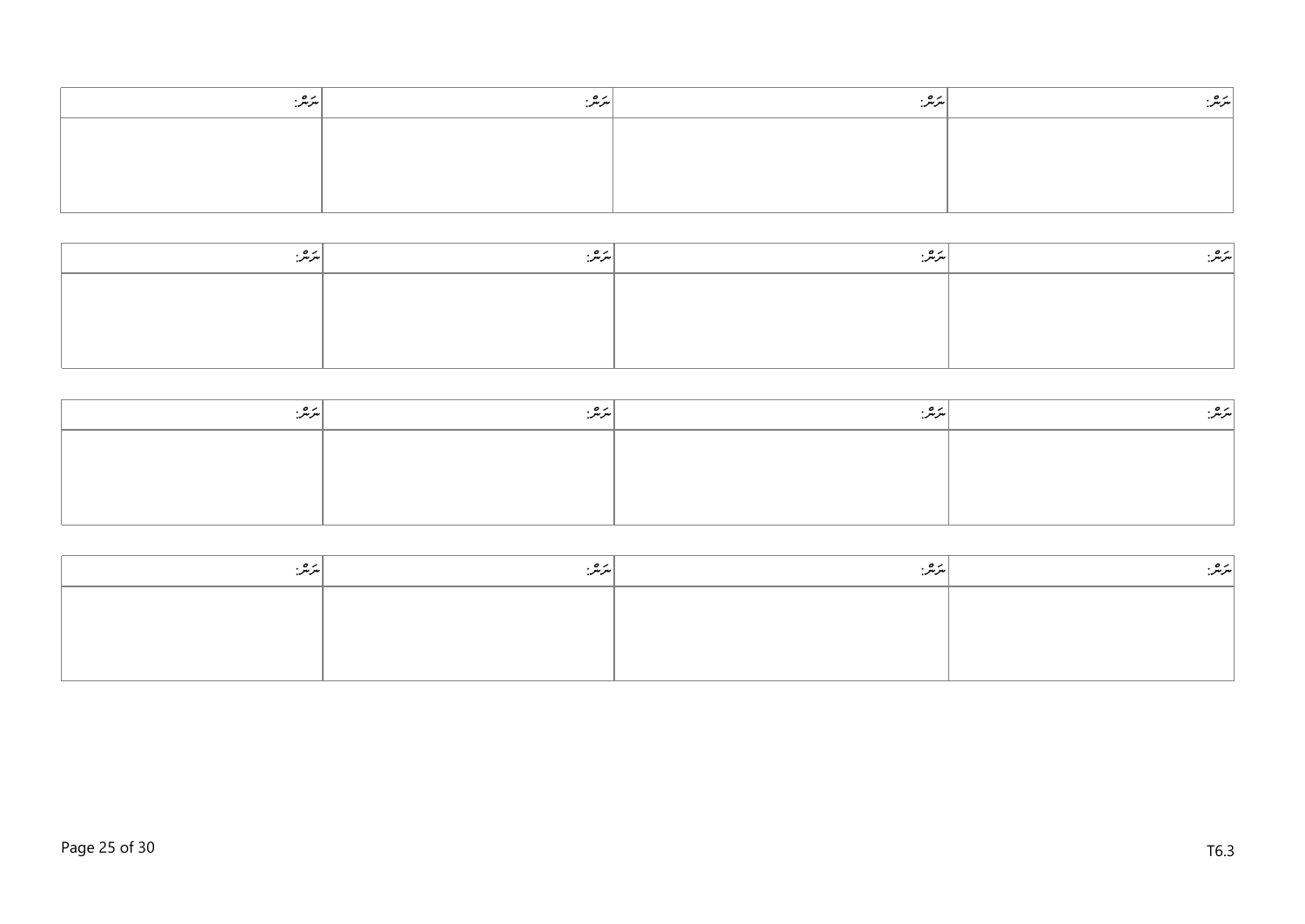| ير هو . | $\overline{\phantom{a}}$ | يرمر | اير هنه. |
|---------|--------------------------|------|----------|
|         |                          |      |          |
|         |                          |      |          |
|         |                          |      |          |

| ىر تىر: | $\circ$ $\sim$<br>" سرسر . | يبرحه | o . |
|---------|----------------------------|-------|-----|
|         |                            |       |     |
|         |                            |       |     |
|         |                            |       |     |

| انترنثر: | ر ه |  |
|----------|-----|--|
|          |     |  |
|          |     |  |
|          |     |  |

|  | . ه |
|--|-----|
|  |     |
|  |     |
|  |     |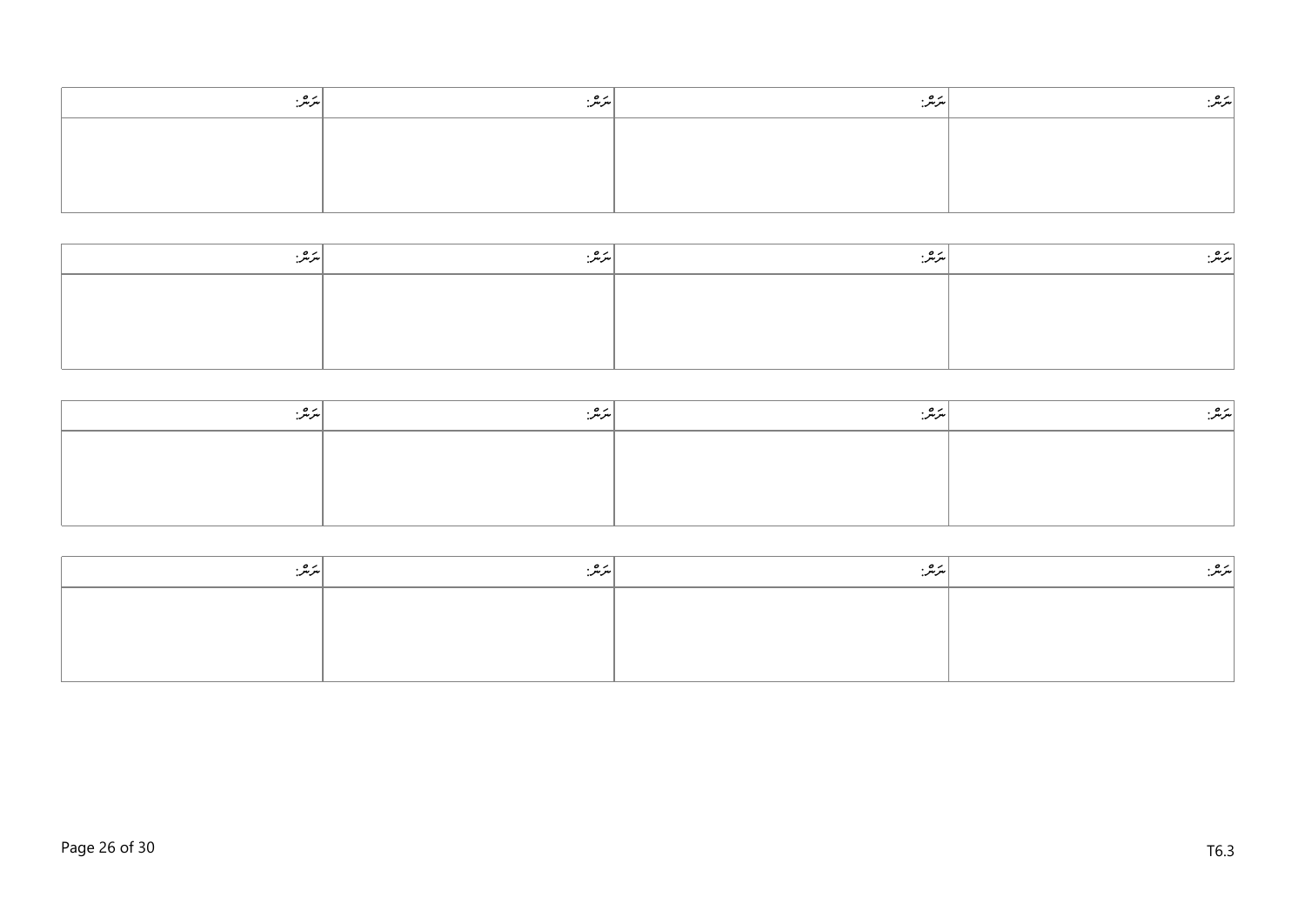| ير هو . | $\overline{\phantom{a}}$ | يرمر | اير هنه. |
|---------|--------------------------|------|----------|
|         |                          |      |          |
|         |                          |      |          |
|         |                          |      |          |

| ئىرتىر: | $\sim$<br>ا سرسر . | يئرمثر | o . |
|---------|--------------------|--------|-----|
|         |                    |        |     |
|         |                    |        |     |
|         |                    |        |     |

| ىئرىتىز: | . .<br>سمرسمد. | 。 |
|----------|----------------|---|
|          |                |   |
|          |                |   |
|          |                |   |

|  | . ه |
|--|-----|
|  |     |
|  |     |
|  |     |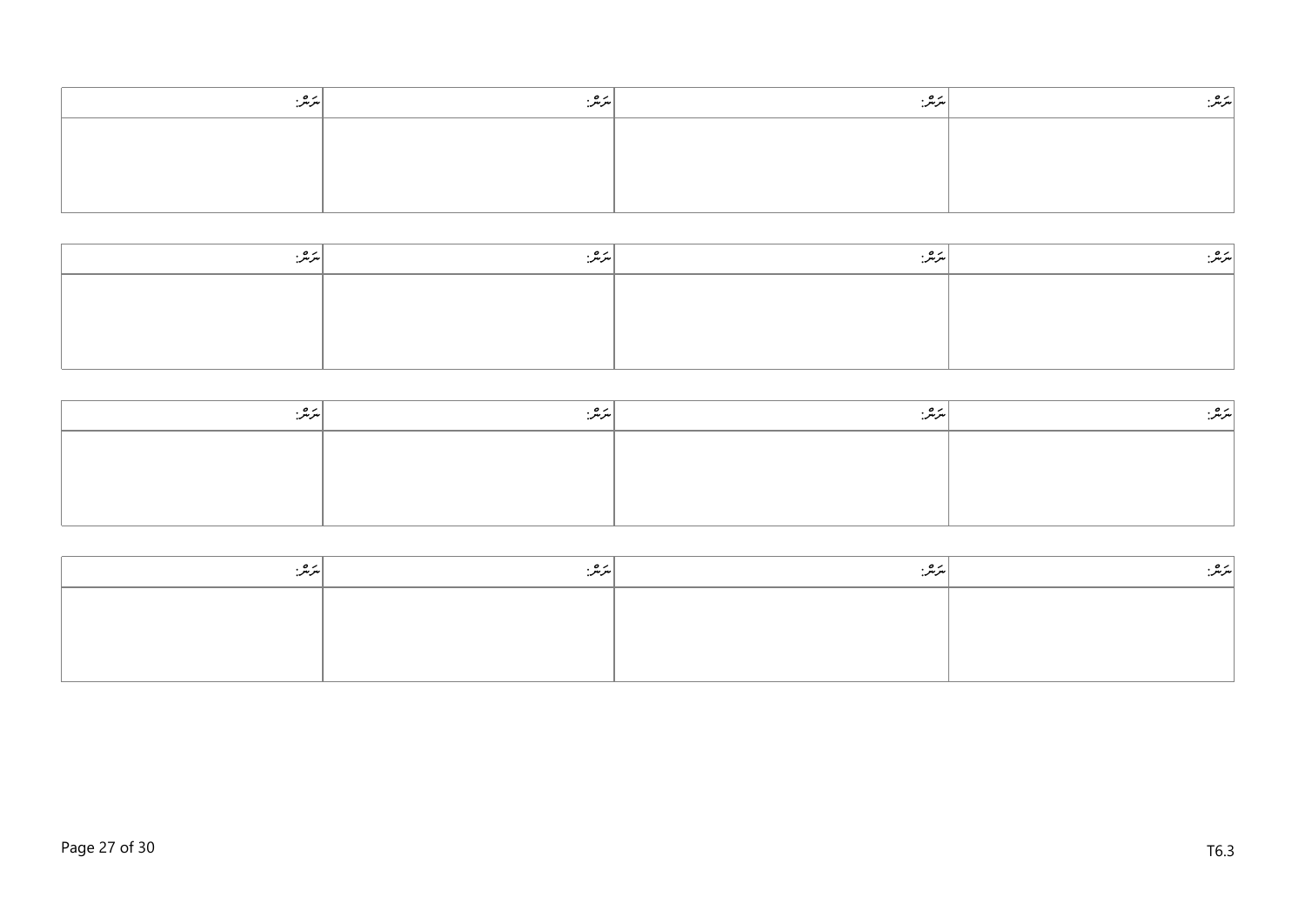| $\cdot$ | ο. | $\frac{\circ}{\cdot}$ | $\sim$<br>سرسر |
|---------|----|-----------------------|----------------|
|         |    |                       |                |
|         |    |                       |                |
|         |    |                       |                |

| يريثن | ' سرسر . |  |
|-------|----------|--|
|       |          |  |
|       |          |  |
|       |          |  |

| بر ه | 。 | $\sim$<br>َ سومس. |  |
|------|---|-------------------|--|
|      |   |                   |  |
|      |   |                   |  |
|      |   |                   |  |

| 。<br>. س | ىرىىر |  |
|----------|-------|--|
|          |       |  |
|          |       |  |
|          |       |  |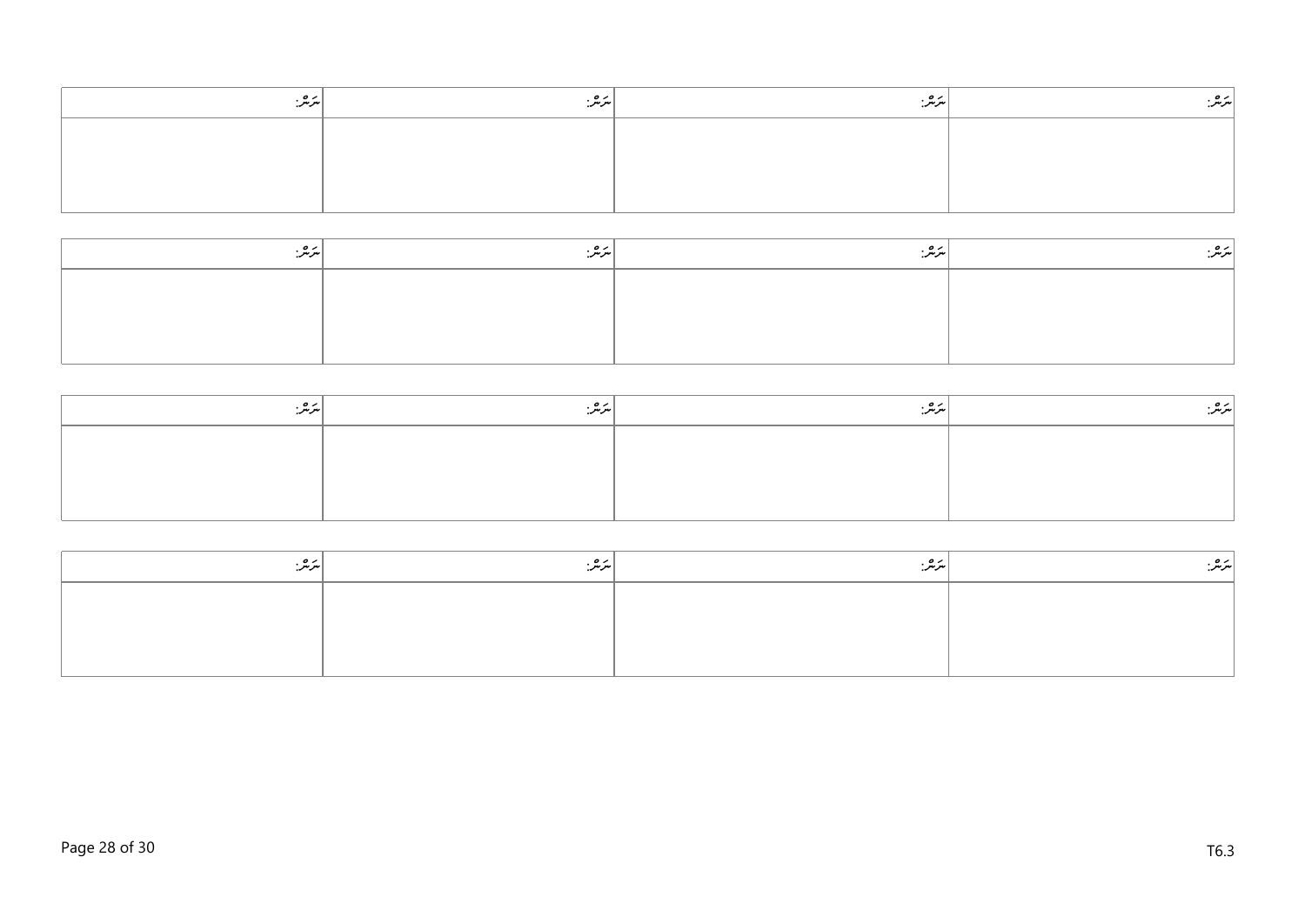| ير هو . | $\overline{\phantom{a}}$ | يرمر | لتزمثن |
|---------|--------------------------|------|--------|
|         |                          |      |        |
|         |                          |      |        |
|         |                          |      |        |

| ىر تىر: | $\circ$ $\sim$<br>" سرسر . | يبرحه | o . |
|---------|----------------------------|-------|-----|
|         |                            |       |     |
|         |                            |       |     |
|         |                            |       |     |

| 'تترنثر: | 。<br>,,,, |  |
|----------|-----------|--|
|          |           |  |
|          |           |  |
|          |           |  |

|  | . ه |
|--|-----|
|  |     |
|  |     |
|  |     |